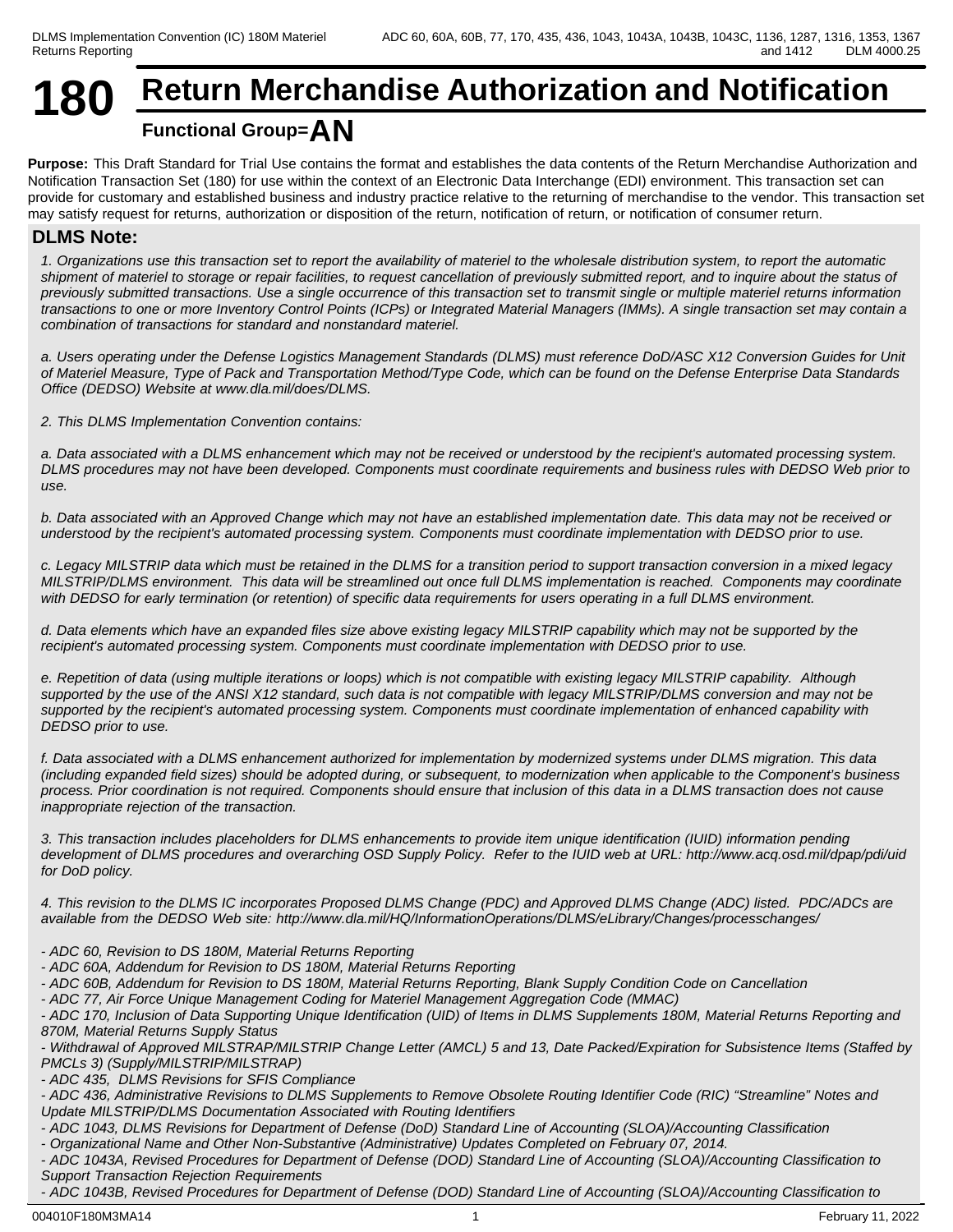DLMS Implementation Convention (IC) 180M Materiel Returns Reporting

*Modify Business Rules for Beginning Period of Availability*

*- ADC 1043C, Administrative Corrections for SLOA Data in the 810L Logistics Bill and other DLMS ICs*

*- ADC 1136, Revise Unique Item Tracking (UIT) Procedures to support DODM 4140.01 UIT Policy and Clarify Requirements (Supply)*

*- Administrative Update to Reflect Realignment to Recognize DLMS Program Office Completed on December 15, 2016*

*- Administrative Update to Reflect Realignment of DLMS Program Office to Enterprise Business Standards Office (EBSO) - Completed on October 17, 2018*

*- ADC 1287 DLMS Implementation Convention (IC) Revisions for Data Element Mapping (Form Stock Number and Manufacturer's Part Number), Removal of Plant Equipment Number, and Administrative Updates*

*- ADC 1316, Revise DLMS IC 180M Materiel Returns Reporting to Add Purpose and Ownership Codes*

*- ADC 1353, Transportation Method and Transportation Mode Codes on all DLMS ICs*

*- ADC 1367, Administrative Update to Convert Federal Notes to DLMS Notes within DLMS Implementation Conventions*

*- Administrative Update to Reflect Realignment of Enterprise Business Standards Office (EBSO) to Defense Enterprise Data Standards Office (DEDSO) - Completed on January 26, 2022*

*- ADC 1412, Replacement of Data Universal Numbering System Number with Unique Entity Identifier and Electronic Funds Transfer Indicator to Wide Area Workflow*

#### **Heading:**

| Pos            | $\underline{\mathsf{Id}}$ | <b>Segment Name</b>                                       | Req | <b>Max Use</b> | <b>Repeat</b> | <b>Notes</b> | <b>Usage</b> |
|----------------|---------------------------|-----------------------------------------------------------|-----|----------------|---------------|--------------|--------------|
| 10             | <b>ST</b>                 | <b>Transaction Set Header</b>                             | M   |                |               |              | Must use     |
| 20             | <b>BGN</b>                | <b>Beginning Segment</b>                                  | М   |                |               |              | Must use     |
| $*30$          | <b>RDR</b>                | Return Disposition Reason                                 | O   |                |               |              | Not Used     |
| $*$ 40         | <b>PRF</b>                | Purchase Order Reference                                  | O   |                |               |              | Not Used     |
| $*50$          | <b>DTM</b>                | Date/Time Reference                                       | O   | 10             |               |              | Not Used     |
| $* 60$         | N <sub>9</sub>            | Reference Identification                                  | O   | 10             |               |              | Not Used     |
| $*70$          | <b>PER</b>                | <b>Administrative Communications</b><br>Contact           | O   | $\overline{2}$ |               |              | Not Used     |
| $*80$          | <b>SAC</b>                | Service, Promotion, Allowance,<br>or Charge Information   | O   | 10             |               |              | Not Used     |
| $*85$          | G38                       | Claim Payment Information                                 | O   | 1              |               |              | Not Used     |
| $*90$          | <b>PKG</b>                | Marking, Packaging, Loading                               | O   | 5              |               |              | Not Used     |
| $*100$         | TD <sub>1</sub>           | Carrier Details (Quantity and<br>Weight)                  | O   | 10             |               |              | Not Used     |
| $*110$         | TD <sub>5</sub>           | <b>Carrier Details (Routing</b><br>Sequence/Transit Time) | O   | 10             |               |              | Not Used     |
| $*$ 115        | <b>NTE</b>                | Note/Special Instruction                                  | O   | 5              |               |              | Not Used     |
| LOOP ID - N1   |                           |                                                           |     |                | 200           |              |              |
| 120            | N <sub>1</sub>            | Name                                                      | O   | 1              |               |              | Must use     |
| $*130$         | N <sub>2</sub>            | Additional Name Information                               | O   | 2              |               |              | Not Used     |
| $*140$         | N3                        | Address Information                                       | O   | $\overline{2}$ |               |              | Not Used     |
| $*150$         | N <sub>4</sub>            | Geographic Location                                       | O   |                |               |              | Not Used     |
| $*160$         | <b>PER</b>                | <b>Administrative Communications</b><br>Contact           | O   | 5              |               |              | Not Used     |
| * LOOP ID - LM |                           |                                                           |     |                | 10            |              |              |
| $*170$         | LM                        | Code Source Information                                   | O   | 1              |               |              | Not Used     |
| 180            | LQ                        | <b>Industry Code</b>                                      | М   | 100            |               |              | Must use     |
|                |                           |                                                           |     |                |               |              |              |

#### **Detail:**

| Pos                  | $\underline{\mathsf{Id}}$ | <b>Segment Name</b>                                     | Req | <b>Max Use</b> | Repeat              | <b>Notes</b> | <b>Usage</b> |
|----------------------|---------------------------|---------------------------------------------------------|-----|----------------|---------------------|--------------|--------------|
| <b>LOOP ID - BLI</b> |                           |                                                         |     |                | $\geq$ <sup>1</sup> | N2/10L       |              |
| 10                   | <b>BLI</b>                | Baseline Item Data                                      | O   |                |                     | N2/10        | Must use     |
| 11                   | N <sub>9</sub>            | Reference Identification                                | O   | 20             |                     |              | Must use     |
| $*20$                | <b>PID</b>                | Product/Item Description                                | O   | 5              |                     |              | Not Used     |
| $*30$                | <b>RDR</b>                | <b>Return Disposition Reason</b>                        | O   |                |                     |              | Not Used     |
| $*$ 40               | <b>SAC</b>                | Service, Promotion, Allowance,<br>or Charge Information | O   | 10             |                     |              | Not Used     |
| $*$ 42               | <b>AMT</b>                | Monetary Amount                                         | O   | >1             |                     |              | Not Used     |
| $*$ 44               | <b>MEA</b>                | <b>Measurements</b>                                     | O   | >1             |                     |              | Not Used     |
| $*$ 46               | CRC.                      | Conditions Indicator                                    | O   | >1             |                     |              | Not Used     |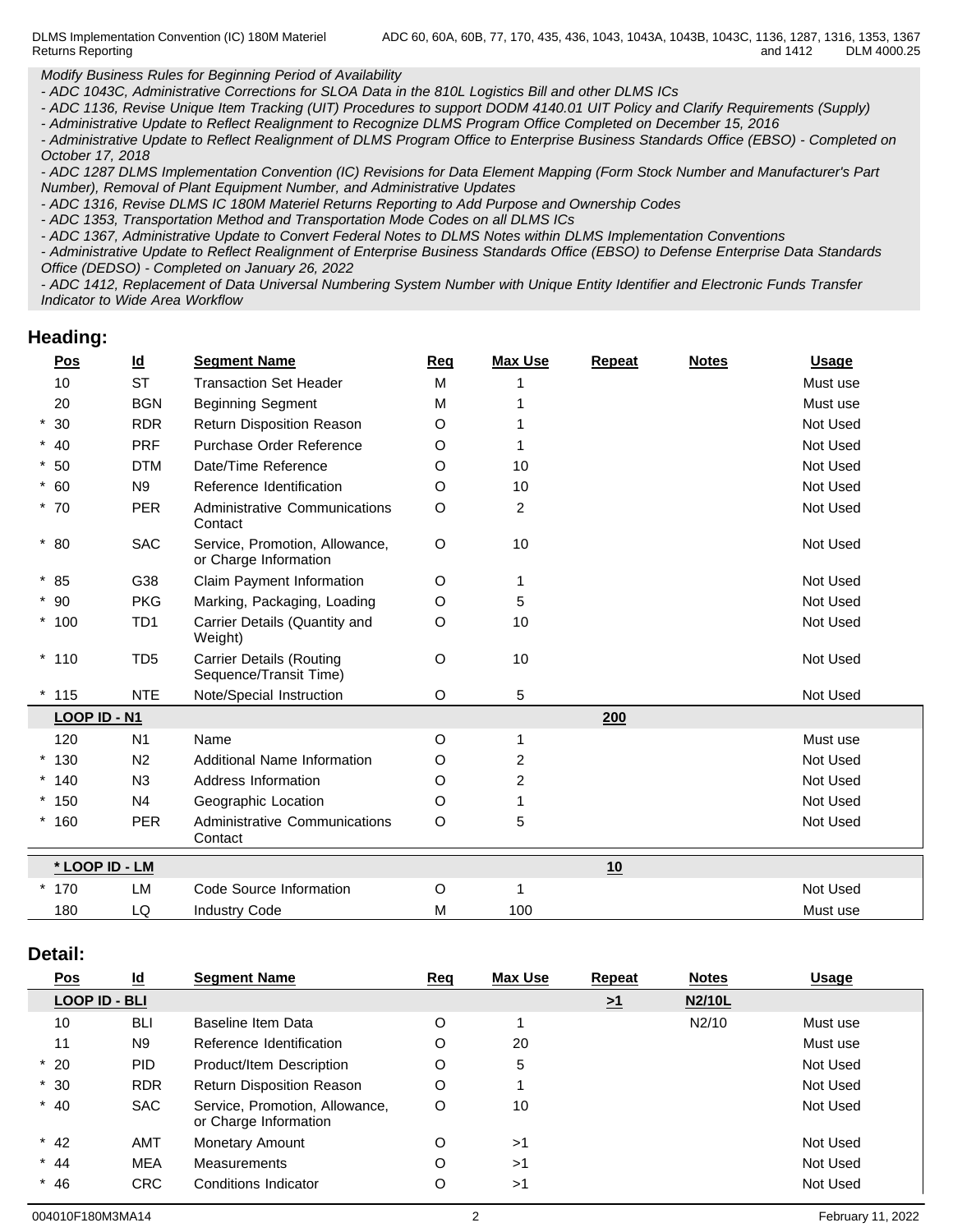| <b>Pos</b>           | $\underline{\mathsf{Id}}$ | <b>Segment Name</b>                                       | Req         | <b>Max Use</b>          | <b>Repeat</b> | <b>Notes</b> | <b>Usage</b> |
|----------------------|---------------------------|-----------------------------------------------------------|-------------|-------------------------|---------------|--------------|--------------|
| 48                   | <b>NTE</b>                | Note/Special Instruction                                  | O           | >1                      |               |              | Not Used     |
| $*50$                | <b>PRF</b>                | Purchase Order Reference                                  | O           | 1                       |               |              | Not Used     |
| $^{\star}$ 52        | <b>DTM</b>                | Date/Time Reference                                       | O           | 15                      |               |              | Not Used     |
| $*53$                | <b>DD</b>                 | <b>Demand Detail</b>                                      | O           | 100                     |               |              | Not Used     |
| $*54$                | GF                        | <b>Furnished Goods and Services</b>                       | O           | 1                       |               |              | Not Used     |
| 55                   | TD <sub>5</sub>           | <b>Carrier Details (Routing</b><br>Sequence/Transit Time) | O           | 5                       |               |              | Used         |
| 56                   | SDQ                       | <b>Destination Quantity</b>                               | $\mathsf O$ | 100                     |               |              | Not Used     |
| <b>LOOP ID - LM</b>  |                           |                                                           |             |                         | 10            |              |              |
| 57                   | LM                        | Code Source Information                                   | O           | $\mathbf{1}$            |               |              | Must use     |
| 58                   | LQ                        | <b>Industry Code</b>                                      | M           | 100                     |               |              | Must use     |
| LOOP ID - N1         |                           |                                                           |             |                         | 200           |              |              |
| 60                   | N <sub>1</sub>            | Name                                                      | O           | 1                       |               |              | Must use     |
| $*70$                | N2                        | Additional Name Information                               | O           | $\overline{\mathbf{c}}$ |               |              | Not Used     |
| $*80$                | N3                        | Address Information                                       | O           | 2                       |               |              | Not Used     |
| $*90$                | N <sub>4</sub>            | Geographic Location                                       | O           |                         |               |              | Not Used     |
| $*100$               | PER                       | Administrative Communications<br>Contact                  | O           | 5                       |               |              | Not Used     |
| <b>LOOP ID - QTY</b> |                           |                                                           |             |                         | $\geq 1$      |              |              |
| 110                  | QTY                       | Quantity                                                  | O           | 1                       |               |              | Must use     |
| $*120$               | <b>AMT</b>                | Monetary Amount                                           | O           | 5                       |               |              | Not Used     |
| 130                  | <b>DTM</b>                | Date/Time Reference                                       | O           | 10                      |               |              | Used         |
| $*140$               | N <sub>1</sub>            | Name                                                      | O           | $\mathbf{1}$            |               | N2/140       | Not Used     |
| <b>LOOP ID - LM</b>  |                           |                                                           |             |                         | 10            |              |              |
| 150                  | LM                        | Code Source Information                                   | O           | $\mathbf{1}$            |               |              | Used         |
| 160                  | LQ                        | <b>Industry Code</b>                                      | M           | 100                     |               |              | Must use     |
| LOOP ID - LX         |                           |                                                           |             |                         | $\geq 1$      | N2/170L      |              |
| 170                  | <b>LX</b>                 | Assigned Number                                           | O           | $\mathbf{1}$            |               | N2/170       | Used         |
| 180                  | N9                        | Reference Identification                                  | O           | >1                      |               |              | Used         |
| $*190$               | <b>DTM</b>                | Date/Time Reference                                       | O           | 10                      |               |              | Not Used     |
| 200                  | N <sub>1</sub>            | Name                                                      | O           | $\mathbf{1}$            |               | N2/200       | Used         |
| * LOOP ID - LM       |                           |                                                           |             |                         | 10            |              |              |
| 210                  | LM                        | Code Source Information                                   | $\mathsf O$ | $\mathbf{1}$            |               |              | Not Used     |
| 220                  | LQ                        | <b>Industry Code</b>                                      | M           | 100                     |               |              | Must use     |
| LOOP ID - FA1        |                           |                                                           |             |                         | $\geq 1$      |              |              |
| 225                  | FA1                       | Type of Financial Accounting<br>Data                      | $\mathsf O$ | $\mathbf{1}$            |               |              | Used         |
| 226                  | FA <sub>2</sub>           | Accounting Data                                           | M           | $>1$                    |               |              | Must use     |
| 230                  | SE                        | <b>Transaction Set Trailer</b>                            | M           | $\mathbf{1}$            |               |              | Must use     |

# **Notes:**

| 2/10L  | Quantity is specified either in the BLI segment (BLI03) or in the QTY segment.                                            |
|--------|---------------------------------------------------------------------------------------------------------------------------|
| 2/10   | Quantity is specified either in the BLI segment (BLI03) or in the QTY segment.                                            |
| 2/140  | The N1 segment is used to identify the location of the material specified in the QTY loop.                                |
| 2/170L | The LX loop conveys serial number, lot number and inventory data.                                                         |
| 2/170  | The LX loop conveys serial number, lot number and inventory data.                                                         |
| 2/200  | The N1 segment identifies the name of the manufacturer associated with the serial or lot number specified in the LX loop. |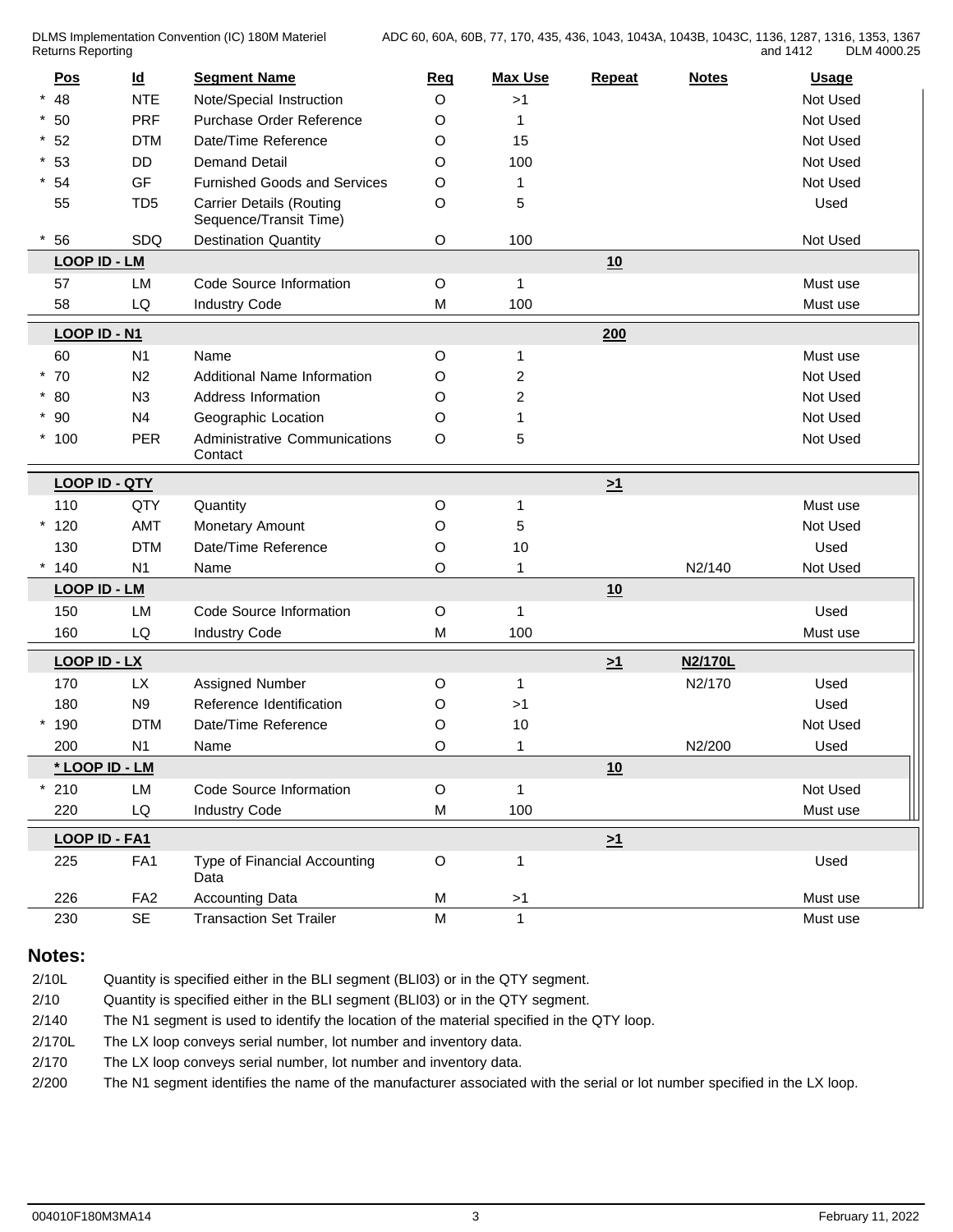# **ST Transaction Set Header Pos: 10 Max: 1 Max: 1**

**Heading - Mandatory Loop: N/A Elements: 2**

**User Option (Usage):** Must use

**Purpose:** To indicate the start of a transaction set and to assign a control number

#### **Semantics:**

1. The transaction set identifier (ST01) used by the translation routines of the interchange partners to select the appropriate transaction set definition (e.g., 810 selects the Invoice Transaction Set).

| <u>Ref</u>       | $\underline{\mathsf{Id}}$ | <b>Element Name</b>                                                                                                                                                      | Req | <u>Type</u> | Min/Max | <b>Usage</b> | Rep |
|------------------|---------------------------|--------------------------------------------------------------------------------------------------------------------------------------------------------------------------|-----|-------------|---------|--------------|-----|
| ST <sub>01</sub> | 143                       | <b>Transaction Set Identifier Code</b>                                                                                                                                   | M   | ID          | 3/3     | Must use     |     |
|                  |                           | Description: Code uniquely identifying a<br><b>Transaction Set</b>                                                                                                       |     |             |         |              |     |
|                  |                           | Code Name                                                                                                                                                                |     |             |         |              |     |
|                  |                           | 180<br>Return Merchandise Authorization and Notification                                                                                                                 |     |             |         |              |     |
| ST <sub>02</sub> | 329                       | <b>Transaction Set Control Number</b>                                                                                                                                    | M   | AN          | 4/9     | Must use     |     |
|                  |                           | <b>Description:</b> Identifying control number<br>that must be unique within the transaction<br>set functional group assigned by the<br>originator for a transaction set |     |             |         |              |     |
|                  |                           | <b>DLMS Note:</b> A unique number assigned by<br>the originator of the transaction set, or the<br>originator's application program.                                      |     |             |         |              |     |
|                  |                           |                                                                                                                                                                          |     |             |         |              |     |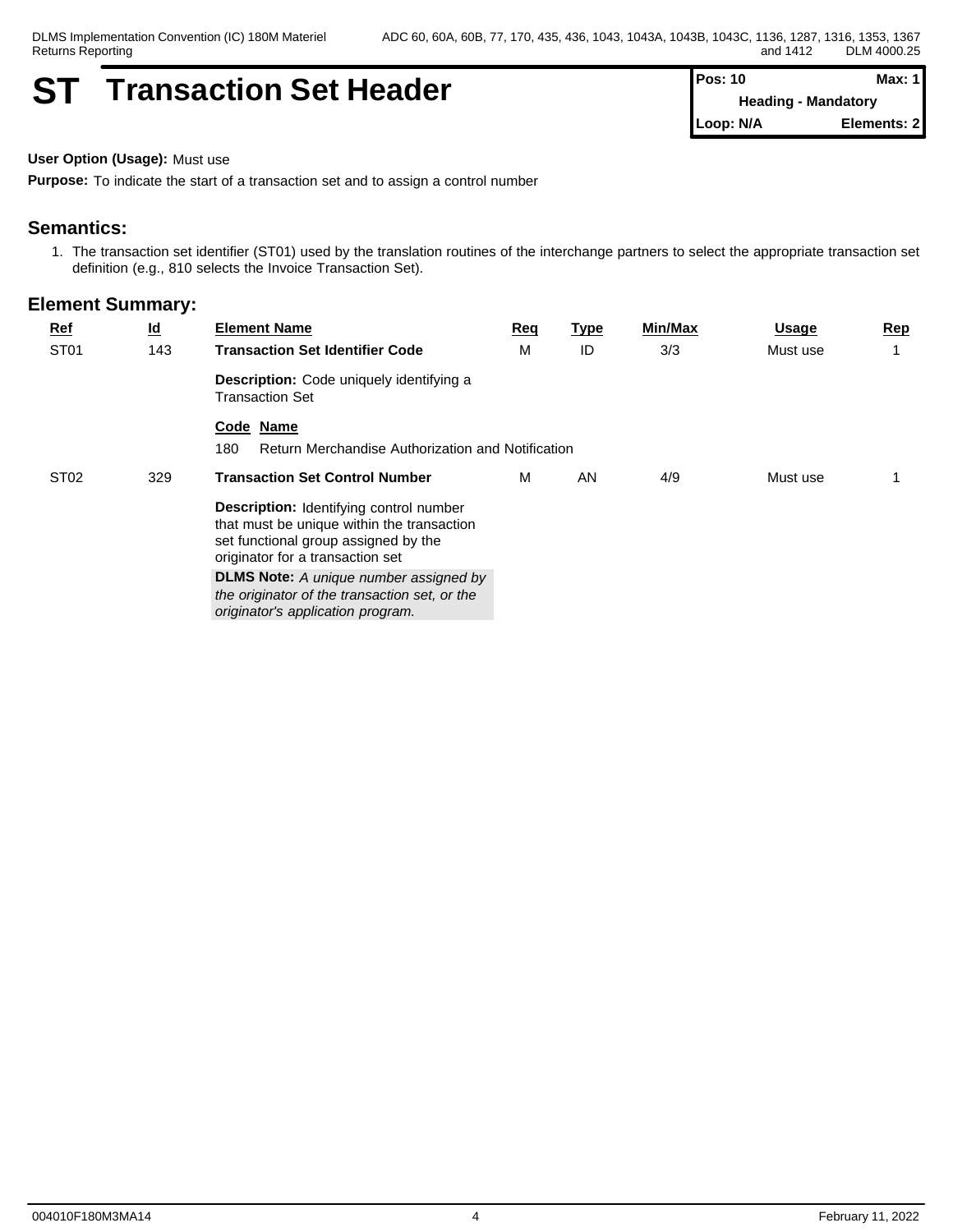# **BGN Beginning Segment Pos: 20 Pos: 20 Max:** Max:

**Heading - Mandatory Loop: N/A Elements: 6**

**User Option (Usage):** Must use

**Purpose:** To indicate the beginning of a transaction set

# **Syntax Rules:**

1. C0504 - If BGN05 is present, then BGN04 is required.

### **Semantics:**

- 1. BGN02 is the transaction set reference number.
- 2. BGN03 is the transaction set date.
- 3. BGN04 is the transaction set time.
- 4. BGN05 is the transaction set time qualifier.
- 5. BGN06 is the transaction set reference number of a previously sent transaction affected by the current transaction.

| $Ref$ | $\underline{\mathsf{Id}}$ | <b>Element Name</b>                                                                                                                                                                                                                                                                                                                                                                                                                                   | <b>Req</b> | <b>Type</b> | Min/Max | <b>Usage</b> | Rep         |
|-------|---------------------------|-------------------------------------------------------------------------------------------------------------------------------------------------------------------------------------------------------------------------------------------------------------------------------------------------------------------------------------------------------------------------------------------------------------------------------------------------------|------------|-------------|---------|--------------|-------------|
| BGN01 | 353                       | <b>Transaction Set Purpose Code</b>                                                                                                                                                                                                                                                                                                                                                                                                                   |            | ID          | 2/2     | Must use     | $\mathbf 1$ |
|       |                           | <b>Description:</b> Code identifying purpose of<br>transaction set                                                                                                                                                                                                                                                                                                                                                                                    |            |             |         |              |             |
|       |                           | Code Name                                                                                                                                                                                                                                                                                                                                                                                                                                             |            |             |         |              |             |
|       |                           | 00<br>Original                                                                                                                                                                                                                                                                                                                                                                                                                                        |            |             |         |              |             |
|       |                           | 77<br><b>Simulation Exercise</b>                                                                                                                                                                                                                                                                                                                                                                                                                      |            |             |         |              |             |
|       |                           | <b>DLMS Note:</b>                                                                                                                                                                                                                                                                                                                                                                                                                                     |            |             |         |              |             |
|       |                           | Use to identify a simulated mobilization exercise transaction set. Activities initiating simulated<br>mobilization exercises must ensure complete coordination with all activities involved. All transaction set<br>recipients must use extreme caution to ensure that individual transactions do not process as action<br>documents which affect accountable records.                                                                                |            |             |         |              |             |
| BGN02 | 127                       | <b>Reference Identification</b>                                                                                                                                                                                                                                                                                                                                                                                                                       | м          | AN          | 1/30    | Must use     | 1           |
|       |                           | Description: Reference information as<br>defined for a particular Transaction Set or<br>as specified by the Reference Identification<br>Qualifier<br>DLMS Note: Use Code "Z" for this data<br>element to satisfy mandatory X12 syntax<br>requirements.                                                                                                                                                                                                |            |             |         |              |             |
| BGN03 | 373                       | <b>Date</b>                                                                                                                                                                                                                                                                                                                                                                                                                                           | M          | DT          | 8/8     | Must use     | 1           |
|       |                           | Description: Date expressed as<br><b>CCYYMMDD</b>                                                                                                                                                                                                                                                                                                                                                                                                     |            |             |         |              |             |
|       |                           | <b>DLMS Note:</b> This date corresponds to the<br>Universal Time Coordinate (UTC).                                                                                                                                                                                                                                                                                                                                                                    |            |             |         |              |             |
| BGN04 | 337                       | Time                                                                                                                                                                                                                                                                                                                                                                                                                                                  | X          | <b>TM</b>   | 4/8     | Must use     | 1           |
|       |                           | Description: Time expressed in 24-hour<br>clock time as follows: HHMM, or HHMMSS,<br>or HHMMSSD, or HHMMSSDD, where H =<br>hours (00-23), $M =$ minutes (00-59), $S =$<br>integer seconds (00-59) and $DD = decimal$<br>seconds; decimal seconds are expressed<br>as follows: $D = \text{tenths}$ (0-9) and $DD =$<br>hundredths (00-99)<br><b>DLMS Note:</b> 1. Express the originating<br>activity's time of transaction set preparation<br>in UTC. |            |             |         |              |             |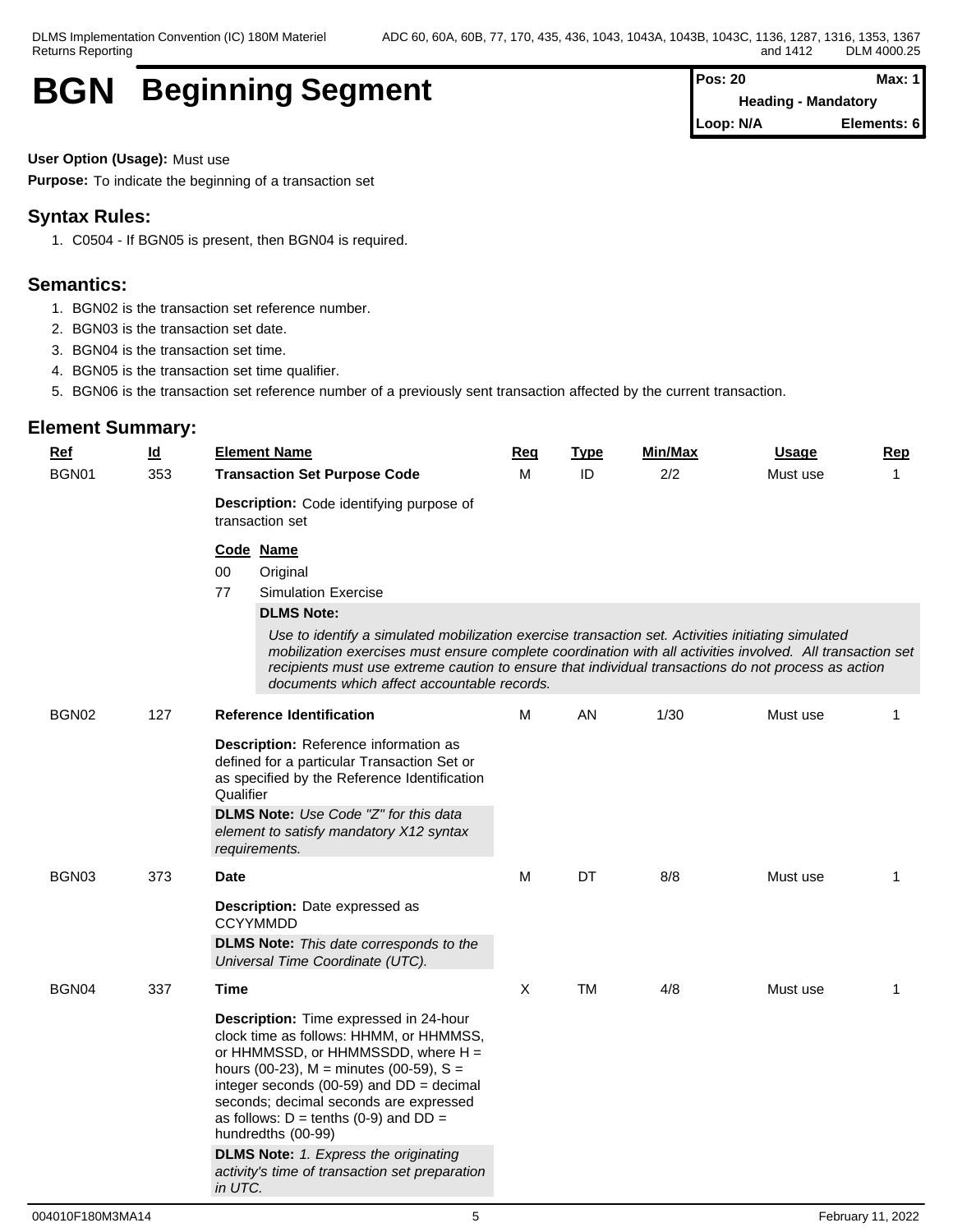DLMS Implementation Convention (IC) 180M Materiel Returns Reporting

| $Ref$ | $\overline{\mathsf{Id}}$ |                                                                                                                                                                                                     | <b>Element Name</b>                                                                                                                                                                                                                                                                                                                                | Req      | <b>Type</b> | Min/Max | <u>Usage</u> | Rep |  |  |  |
|-------|--------------------------|-----------------------------------------------------------------------------------------------------------------------------------------------------------------------------------------------------|----------------------------------------------------------------------------------------------------------------------------------------------------------------------------------------------------------------------------------------------------------------------------------------------------------------------------------------------------|----------|-------------|---------|--------------|-----|--|--|--|
|       |                          | format.                                                                                                                                                                                             | 2. Express time in a four-position (HHMM)                                                                                                                                                                                                                                                                                                          |          |             |         |              |     |  |  |  |
| BGN07 | 640                      |                                                                                                                                                                                                     | <b>Transaction Type Code</b>                                                                                                                                                                                                                                                                                                                       | O        | ID          | 2/2     | Must use     | 1   |  |  |  |
|       |                          | transaction                                                                                                                                                                                         | <b>Description:</b> Code specifying the type of                                                                                                                                                                                                                                                                                                    |          |             |         |              |     |  |  |  |
|       |                          | FT.                                                                                                                                                                                                 | Code Name<br><b>Material Returns</b><br><b>DLMS Note:</b><br>Use to indicate the transaction set contains materiel returns program transactions. No action code<br>required when used for initial asset report (MILSTRIP DIC FTE/FTG).                                                                                                             |          |             |         |              |     |  |  |  |
| BGN08 | 306                      |                                                                                                                                                                                                     | <b>Action Code</b>                                                                                                                                                                                                                                                                                                                                 | $\Omega$ | ID          | 1/2     | Used         | -1  |  |  |  |
|       |                          | transactions.<br>C                                                                                                                                                                                  | <b>Description:</b> Code indicating type of action<br><b>DLMS Note:</b> Use to indicate that the<br>transaction set contains transactions<br>notifying ICPs/IMMs of automatic<br>shipments, requesting ICP/IMM cancellation<br>of previously submitted reports, or inquiring<br>about the status of previously submitted<br>Code Name<br>Cancelled |          |             |         |              |     |  |  |  |
|       |                          |                                                                                                                                                                                                     | <b>DLMS Note:</b><br>Use to indicate a request to cancel a previously submitted report of materiel availability (MILSTRIP DIC<br>FTC).                                                                                                                                                                                                             |          |             |         |              |     |  |  |  |
|       |                          | $\top$<br><b>Status Query</b><br><b>DLMS Note:</b><br>Use to indicate an inquiry to the ICP/IMM requesting a reply to a previously submitted report of materiel<br>availability (MILSTRIP DIC FTF). |                                                                                                                                                                                                                                                                                                                                                    |          |             |         |              |     |  |  |  |
|       |                          | RF.                                                                                                                                                                                                 | Returned to Shipper's Facility (Other Than Original Shipping Location)<br><b>DLMS Note:</b><br>Use to indicate a notification of an automatic return shipment (MILSTRIP DIC FTA).                                                                                                                                                                  |          |             |         |              |     |  |  |  |
|       |                          | <b>RS</b>                                                                                                                                                                                           | <b>Report Status</b><br><b>DLMS Note:</b><br>Use for customer followup indicating a request to provide receipt status for materiel previously reported                                                                                                                                                                                             |          |             |         |              |     |  |  |  |
|       |                          |                                                                                                                                                                                                     | as shipped (MILSTRIP DIC FTT).                                                                                                                                                                                                                                                                                                                     |          |             |         |              |     |  |  |  |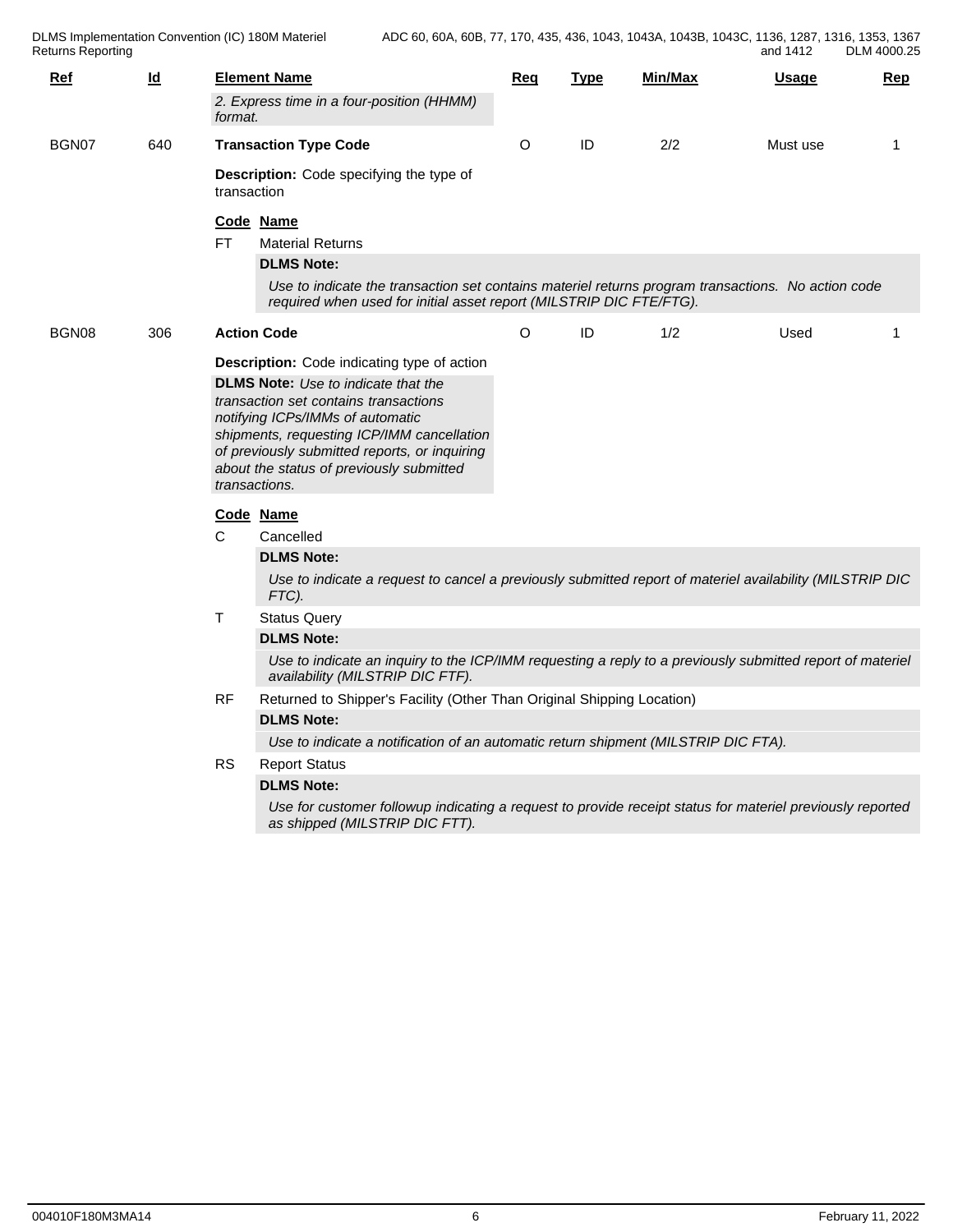| <b>N1</b> | <b>Name</b> | <b>Pos: 120</b>           | Max: $1$    |  |
|-----------|-------------|---------------------------|-------------|--|
|           |             | <b>Heading - Optional</b> |             |  |
|           |             | Loop: N1                  | Elements: 4 |  |

#### **User Option (Usage):** Must use

**Purpose:** To identify a party by type of organization, name, and code

# **Syntax Rules:**

- 1. R0203 At least one of N102 or N103 is required.
- 2. P0304 If either N103 or N104 is present, then the other is required.

#### **Comments:**

- 1. This segment, used alone, provides the most efficient method of providing organizational identification. To obtain this efficiency the "ID Code" (N104) must provide a key to the table maintained by the transaction processing party.
- 2. N105 and N106 further define the type of entity in N101.

# **DLMS Note:**

*Must use this 1/N1/120 loop to identify the organization originating the transaction set.*

| <b>Element Summary:</b> |                           |            |                                                                                                              |     |               |         |              |                |
|-------------------------|---------------------------|------------|--------------------------------------------------------------------------------------------------------------|-----|---------------|---------|--------------|----------------|
| $Ref$                   | $\underline{\mathsf{Id}}$ |            | <b>Element Name</b>                                                                                          | Req | <b>Type</b>   | Min/Max | <b>Usage</b> | Rep            |
| N101                    | 98                        |            | <b>Entity Identifier Code</b>                                                                                | M   | ID            | 2/3     | Must use     | $\overline{1}$ |
|                         |                           |            | Description: Code identifying an<br>organizational entity, a physical location,<br>property or an individual |     |               |         |              |                |
|                         |                           | 41         | Code Name<br>Submitter                                                                                       |     |               |         |              |                |
| N103                    | 66                        |            | <b>Identification Code Qualifier</b>                                                                         | X   | ID            | 1/2     | Must use     | $\mathbf{1}$   |
|                         |                           |            | Description: Code designating the<br>system/method of code structure used for<br>Identification Code (67)    |     |               |         |              |                |
|                         |                           |            | Code Name                                                                                                    |     |               |         |              |                |
|                         |                           | 10         | Department of Defense Activity Address Code (DODAAC)                                                         |     |               |         |              |                |
|                         |                           |            | <b>DLMS Note:</b>                                                                                            |     |               |         |              |                |
|                         |                           |            | DLMS enhancement; see introductory DLMS note 2a.                                                             |     |               |         |              |                |
|                         |                           | A2         | Military Assistance Program Address Code (MAPAC)                                                             |     |               |         |              |                |
|                         |                           |            | <b>DLMS Note:</b><br>Use to indicate the Security Assistance structured address data.                        |     |               |         |              |                |
|                         |                           | M4         | Department of Defense Routing Identifier Code (RIC)                                                          |     |               |         |              |                |
|                         |                           |            |                                                                                                              |     |               |         |              |                |
| N <sub>104</sub>        | 67                        |            | <b>Identification Code</b>                                                                                   | X   | AN            | 2/80    | Must use     | -1             |
|                         |                           | other code | Description: Code identifying a party or                                                                     |     |               |         |              |                |
| N106                    | 98                        |            | <b>Entity Identifier Code</b>                                                                                | O   | $\mathsf{ID}$ | 2/3     | Must use     | $\mathbf{1}$   |
|                         |                           |            | Description: Code identifying an<br>organizational entity, a physical location,<br>property or an individual |     |               |         |              |                |
|                         |                           |            | Code Name                                                                                                    |     |               |         |              |                |
|                         |                           | <b>FR</b>  | Message From                                                                                                 |     |               |         |              |                |
|                         |                           |            | <b>DLMS Note:</b>                                                                                            |     |               |         |              |                |
|                         |                           |            | Must use to indicate that the organization cited in N104 originated the transaction set.                     |     |               |         |              |                |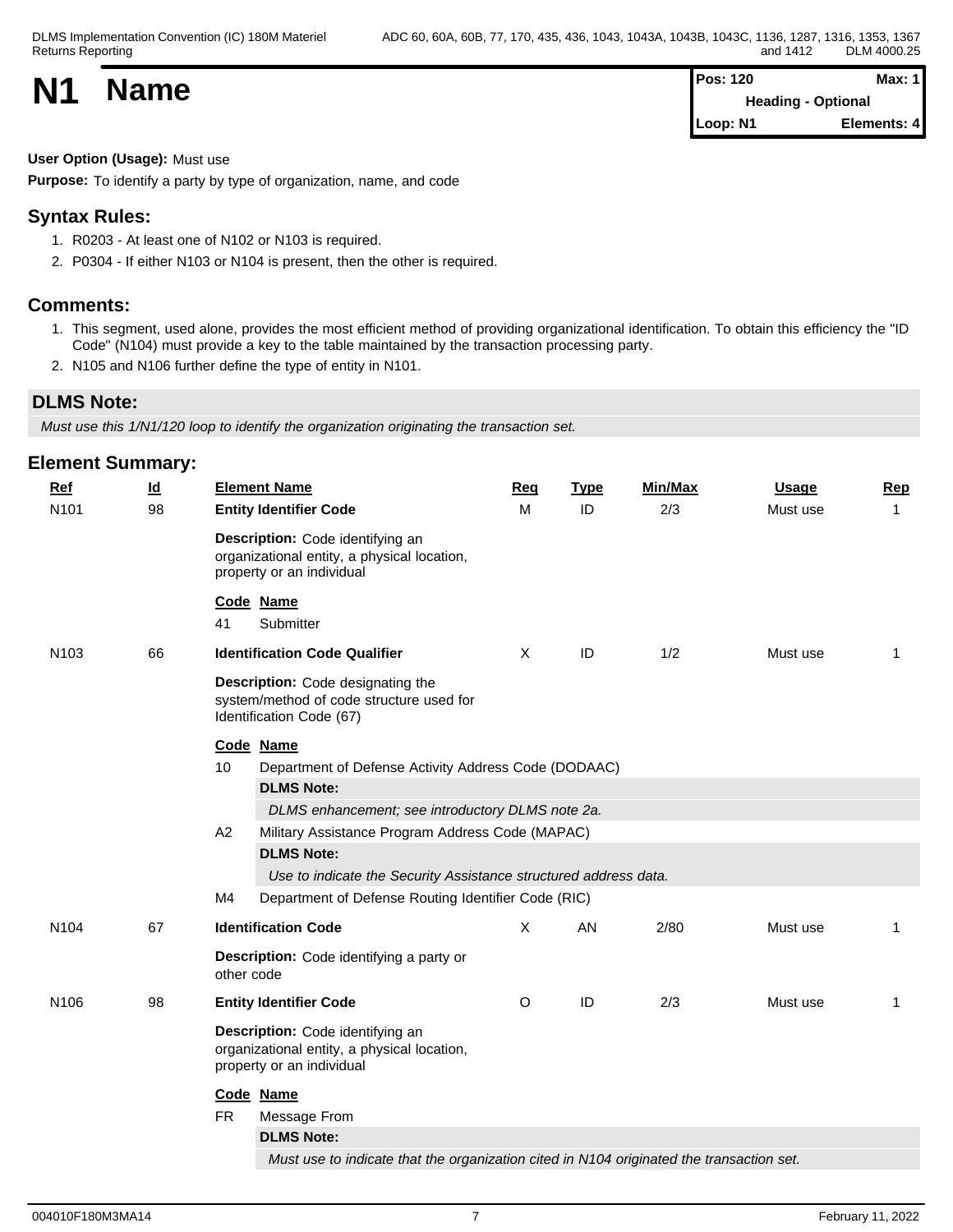# **BLI** Baseline Item Data **Pos: 10** Max: 1

**Detail - Optional Loop: BLI Elements: 6**

#### **User Option (Usage):** Must use

**Purpose:** To specify basic item data: item identification, quantity, and price

# **Syntax Rules:**

- 1. P0506 If either BLI05 or BLI06 is present, then the other is required.
- 2. C0706 If BLI07 is present, then BLI06 is required.
- 3. P0809 If either BLI08 or BLI09 is present, then the other is required.
- 4. P1011 If either BLI10 or BLI11 is present, then the other is required.
- 5. P1213 If either BLI12 or BLI13 is present, then the other is required.

#### **Semantics:**

1. BLI04, the unit of measure code applies to both quantity, (BLI03) and unit price (BLI06), unless BLI07 is present, in which case BLI04 applies only to BLI03, and BLI07 applies only to BLI06.

#### **Comments:**

- 1. Element 235/234 combinations should be interpreted to include products or services. See the Data Element Dictionary for a complete list of IDs.
- 2. BLI01, BLI02, and BLI08 through BLI13 provide for four different product/service IDs for each item. For example: Case, Color, Drawing No., U.P.C. No., ISBN No., Model, SKU.

#### **DLMS Note:**

*Must use to identify the materiel associated with the transaction.*

| <b>Ref</b>   | <u>ld</u> |     | <b>Element Name</b>                                                                                                                                                                                                                                                                 | Req | <b>Type</b> | Min/Max | <b>Usage</b> | Rep |  |  |  |
|--------------|-----------|-----|-------------------------------------------------------------------------------------------------------------------------------------------------------------------------------------------------------------------------------------------------------------------------------------|-----|-------------|---------|--------------|-----|--|--|--|
| <b>BLI01</b> | 235       |     | <b>Product/Service ID Qualifier</b>                                                                                                                                                                                                                                                 | M   | ID          | 2/2     | Must use     |     |  |  |  |
|              |           |     | Description: Code identifying the<br>type/source of the descriptive number used<br>in Product/Service ID (234)                                                                                                                                                                      |     |             |         |              |     |  |  |  |
|              |           |     | DLMS Note: Use only one of codes A2, A4,<br>FB, FS, MG, YP or ZZ to identify the<br>materiel. Must use the National Stock<br>Number (NSN) when known, except when<br>appropriate brand name subsistence items<br>are identified by the Subsistence<br><b>Identification Number.</b> |     |             |         |              |     |  |  |  |
|              |           |     | Code Name                                                                                                                                                                                                                                                                           |     |             |         |              |     |  |  |  |
|              |           | A2  | Department of Defense Identification Code (DoDIC)                                                                                                                                                                                                                                   |     |             |         |              |     |  |  |  |
|              |           |     | <b>DLMS Note:</b>                                                                                                                                                                                                                                                                   |     |             |         |              |     |  |  |  |
|              |           |     | 1. Use to identify ammunition items.                                                                                                                                                                                                                                                |     |             |         |              |     |  |  |  |
|              |           |     | 2. DLMS enhancement; see introductory DLMS note 2a.                                                                                                                                                                                                                                 |     |             |         |              |     |  |  |  |
|              |           | A4  | Subsistence Identification Number                                                                                                                                                                                                                                                   |     |             |         |              |     |  |  |  |
|              |           |     | <b>DLMS Note:</b>                                                                                                                                                                                                                                                                   |     |             |         |              |     |  |  |  |
|              |           |     | Use to identify subsistence items.                                                                                                                                                                                                                                                  |     |             |         |              |     |  |  |  |
|              |           | FB  | Form Number                                                                                                                                                                                                                                                                         |     |             |         |              |     |  |  |  |
|              |           |     | <b>DLMS Note:</b>                                                                                                                                                                                                                                                                   |     |             |         |              |     |  |  |  |
|              |           |     | 1. Use to identify the form stock number.                                                                                                                                                                                                                                           |     |             |         |              |     |  |  |  |
|              |           |     | 2. DLMS enhancement; see introductory DLMS note 2a.                                                                                                                                                                                                                                 |     |             |         |              |     |  |  |  |
|              |           | FS  | <b>National Stock Number</b>                                                                                                                                                                                                                                                        |     |             |         |              |     |  |  |  |
|              |           | MG. | Manufacturer's Part Number                                                                                                                                                                                                                                                          |     |             |         |              |     |  |  |  |
|              |           |     |                                                                                                                                                                                                                                                                                     |     |             |         |              |     |  |  |  |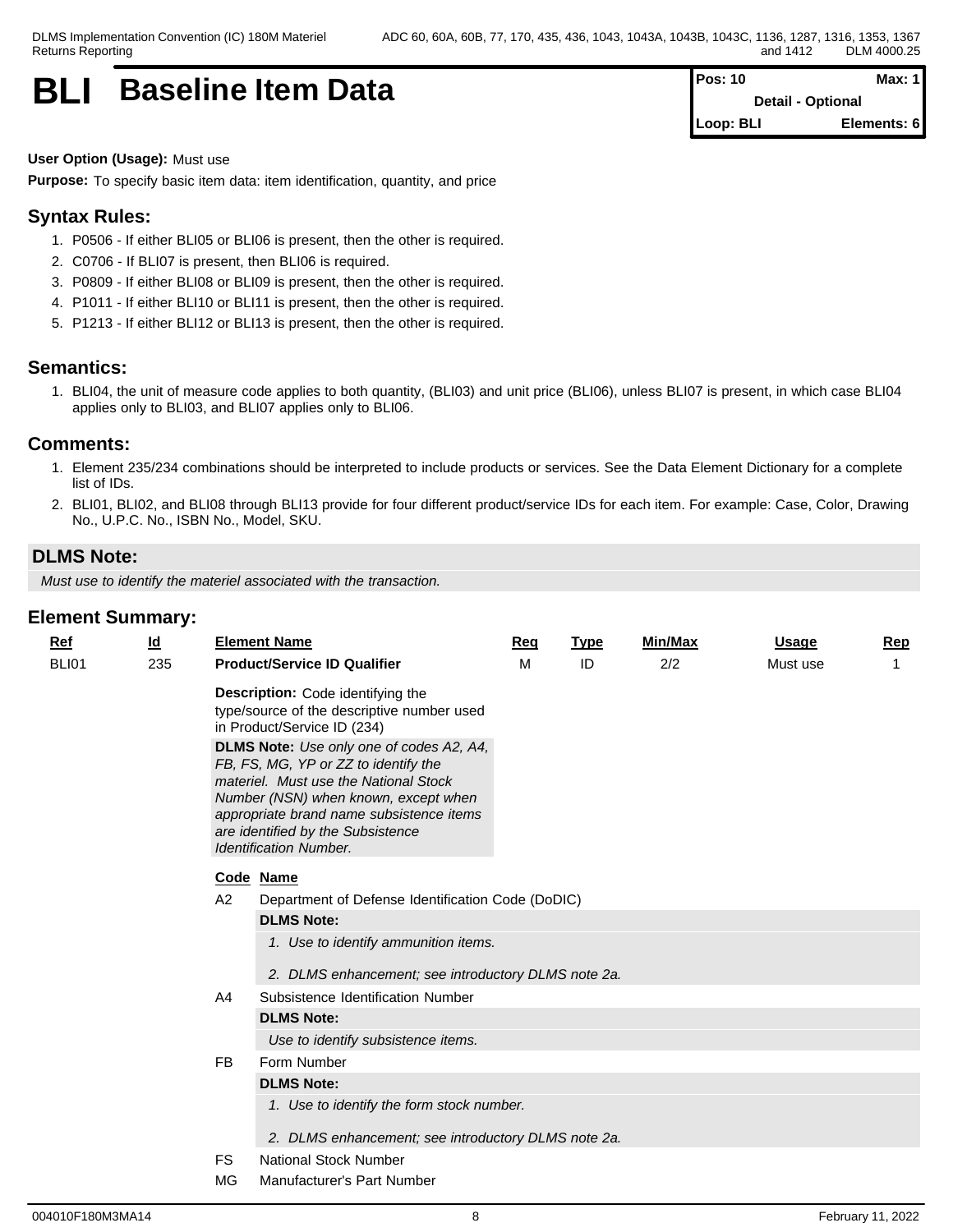|              |     |                   | Code Name                                                                                                                                                                                                                                                                                                       |              |    |      |          |                |
|--------------|-----|-------------------|-----------------------------------------------------------------------------------------------------------------------------------------------------------------------------------------------------------------------------------------------------------------------------------------------------------------|--------------|----|------|----------|----------------|
|              |     |                   | <b>DLMS Note:</b>                                                                                                                                                                                                                                                                                               |              |    |      |          |                |
|              |     |                   | Use to identify nonstandard materiel.                                                                                                                                                                                                                                                                           |              |    |      |          |                |
|              |     | <b>YP</b>         | <b>Publication Number</b>                                                                                                                                                                                                                                                                                       |              |    |      |          |                |
|              |     |                   | <b>DLMS Note:</b>                                                                                                                                                                                                                                                                                               |              |    |      |          |                |
|              |     |                   | 1. Use to identify the publication stock number.                                                                                                                                                                                                                                                                |              |    |      |          |                |
|              |     |                   | 2. DLMS enhancement; see introductory DLMS note 2a.                                                                                                                                                                                                                                                             |              |    |      |          |                |
|              |     | ZZ                | Mutually Defined                                                                                                                                                                                                                                                                                                |              |    |      |          |                |
|              |     |                   | <b>DLMS Note:</b>                                                                                                                                                                                                                                                                                               |              |    |      |          |                |
|              |     |                   | Use to identify nonstandard materiel when all other authorized codes do not apply or cannot be<br>determined (includes management control numbers and locally assigned control numbers). May be<br>used for legacy MILSTRIP-to-DLMS conversion when the translator cannot determine a more<br>appropriate code. |              |    |      |          |                |
| BLI02        | 234 |                   | <b>Product/Service ID</b>                                                                                                                                                                                                                                                                                       | М            | AN | 1/48 | Must use | -1             |
|              |     |                   | Description: Identifying number for a<br>product or service                                                                                                                                                                                                                                                     |              |    |      |          |                |
| <b>BLI05</b> | 236 |                   | <b>Price Identifier Code</b>                                                                                                                                                                                                                                                                                    | X            | ID | 3/3  | Used     | $\overline{1}$ |
|              |     |                   | Description: Code identifying pricing<br>specification                                                                                                                                                                                                                                                          |              |    |      |          |                |
|              |     |                   | <b>DLMS Note:</b> 1. Use to provide the unit<br>price for non-standard materiel only.                                                                                                                                                                                                                           |              |    |      |          |                |
|              |     |                   | 2. DLMS enhancement; see introductory<br>DLMS note 2a.                                                                                                                                                                                                                                                          |              |    |      |          |                |
|              |     |                   | Code Name                                                                                                                                                                                                                                                                                                       |              |    |      |          |                |
|              |     |                   | ACT Actual                                                                                                                                                                                                                                                                                                      |              |    |      |          |                |
|              |     | <b>EST</b>        | <b>Estimated Price</b>                                                                                                                                                                                                                                                                                          |              |    |      |          |                |
| BLI06        | 212 | <b>Unit Price</b> |                                                                                                                                                                                                                                                                                                                 | $\mathsf{X}$ | R  | 1/17 | Used     | -1             |
|              |     |                   | Description: Price per unit of product,<br>service, commodity, etc.                                                                                                                                                                                                                                             |              |    |      |          |                |
| BLI08        | 235 |                   | <b>Product/Service ID Qualifier</b>                                                                                                                                                                                                                                                                             | X            | ID | 2/2  | Used     | -1             |
|              |     |                   | Description: Code identifying the<br>type/source of the descriptive number used<br>in Product/Service ID (234)                                                                                                                                                                                                  |              |    |      |          |                |
|              |     |                   | Code Name                                                                                                                                                                                                                                                                                                       |              |    |      |          |                |
|              |     | ZB                | Commercial and Government Entity (CAGE) Code                                                                                                                                                                                                                                                                    |              |    |      |          |                |
|              |     |                   | <b>DLMS Note:</b>                                                                                                                                                                                                                                                                                               |              |    |      |          |                |
|              |     |                   | Use with BLI01 code MG to uniquely identify a manufacturer's part number.                                                                                                                                                                                                                                       |              |    |      |          |                |
| BLI09        | 234 |                   | <b>Product/Service ID</b>                                                                                                                                                                                                                                                                                       | $\mathsf{X}$ | AN | 1/48 | Used     | -1             |
|              |     |                   | Description: Identifying number for a<br>product or service                                                                                                                                                                                                                                                     |              |    |      |          |                |
|              |     |                   |                                                                                                                                                                                                                                                                                                                 |              |    |      |          |                |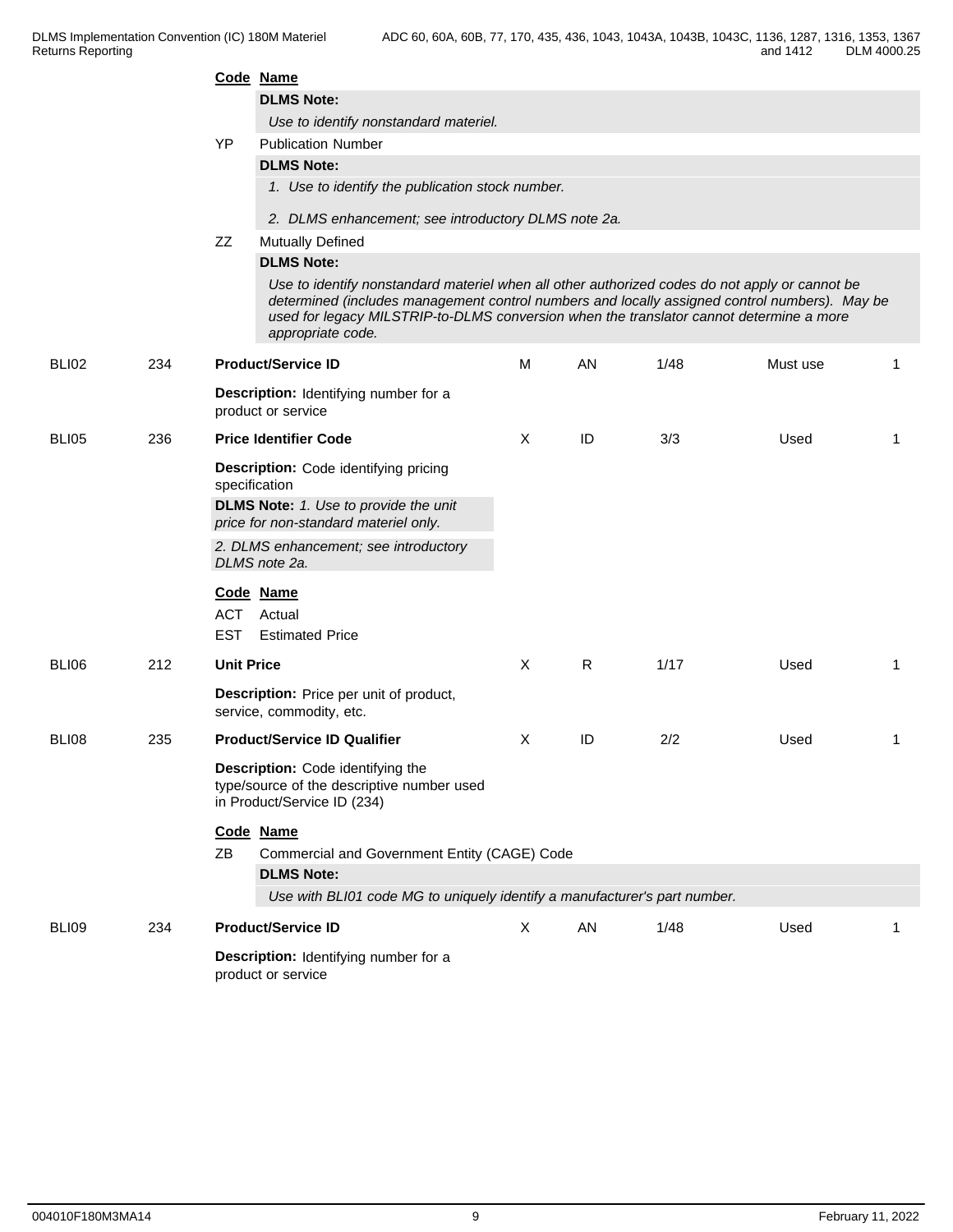# **N9** Reference Identification **Pos:** 11 **Pos:** 11 **Max:** 20

**Detail - Optional Loop: BLI Elements: 3**

#### **User Option (Usage):** Must use

**Purpose:** To transmit identifying information as specified by the Reference Identification Qualifier

### **Syntax Rules:**

- 1. R0203 At least one of N902 or N903 is required.
- 2. C0605 If N906 is present, then N905 is required.

#### **Semantics:**

- 1. N906 reflects the time zone which the time reflects.
- 2. N907 contains data relating to the value cited in N902.

| <u>Ref</u> | $\underline{\mathsf{Id}}$ | <b>Element Name</b>                                                                                                                                      | Req      | <b>Type</b> | Min/Max | <b>Usage</b> | Rep          |
|------------|---------------------------|----------------------------------------------------------------------------------------------------------------------------------------------------------|----------|-------------|---------|--------------|--------------|
| N901       | 128                       | <b>Reference Identification Qualifier</b>                                                                                                                | M        | ID          | 2/3     | Must use     | 1            |
|            |                           | Description: Code qualifying the<br>Reference Identification                                                                                             |          |             |         |              |              |
|            |                           | Code Name                                                                                                                                                |          |             |         |              |              |
|            |                           | <b>Transportation Control Number (TCN)</b><br>TG                                                                                                         |          |             |         |              |              |
|            |                           | <b>DLMS Note:</b>                                                                                                                                        |          |             |         |              |              |
|            |                           | 1. Enter the shipment unit TCN on customer follow up due to nonreceipt of receipt acknowledgement.                                                       |          |             |         |              |              |
|            |                           | 2. Future streamlined data; see introductory DLMS note 2c.                                                                                               |          |             |         |              |              |
|            |                           | <b>Transaction Reference Number</b><br>TN                                                                                                                |          |             |         |              |              |
|            |                           | <b>DLMS Note:</b>                                                                                                                                        |          |             |         |              |              |
|            |                           | Must use to identify the transaction number for each transaction. This is the document number.                                                           |          |             |         |              |              |
| N902       | 127                       | <b>Reference Identification</b>                                                                                                                          | $\times$ | AN          | 1/30    | Must use     | $\mathbf 1$  |
|            |                           | Description: Reference information as<br>defined for a particular Transaction Set or<br>as specified by the Reference Identification<br>Qualifier        |          |             |         |              |              |
| N907       | C040                      | <b>Reference Identifier</b>                                                                                                                              | O        | Comp        |         | Used         | $\mathbf{1}$ |
|            |                           | <b>Description:</b> To identify one or more<br>reference numbers or identification<br>numbers as specified by the Reference<br>Qualifier                 |          |             |         |              |              |
| N907-01    | 128                       | <b>Reference Identification Qualifier</b>                                                                                                                | м        | ID          | 2/3     | Must use     | $\mathbf{1}$ |
|            |                           | <b>Description:</b> Code qualifying the<br>Reference Identification                                                                                      |          |             |         |              |              |
|            |                           | Code Name                                                                                                                                                |          |             |         |              |              |
|            |                           | W8<br>Suffix                                                                                                                                             |          |             |         |              |              |
|            |                           | <b>DLMS Note:</b>                                                                                                                                        |          |             |         |              |              |
|            |                           | Use with N901 code TN in cancellation requests (BGN08 code C) and inquiries (BGN08 code RS), to<br>identify the transaction number suffix.               |          |             |         |              |              |
| N907-02    | 127                       | <b>Reference Identification</b>                                                                                                                          | M        | AN          | 1/30    | Must use     | $\mathbf{1}$ |
|            |                           | <b>Description:</b> Reference information as<br>defined for a particular Transaction Set or<br>as specified by the Reference Identification<br>Qualifier |          |             |         |              |              |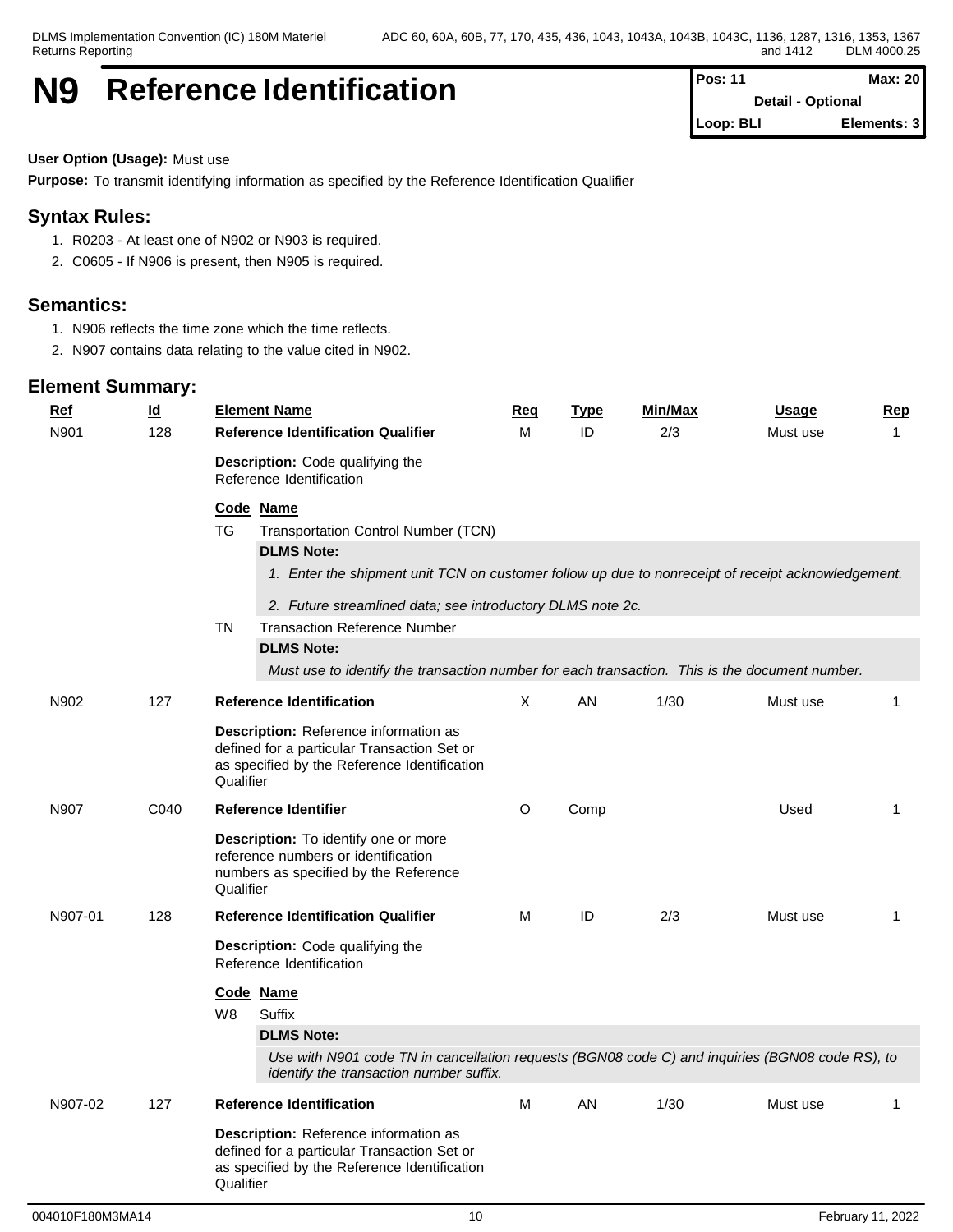| Returns Reporting | DLMS Implementation Convention (IC) 180M Materiel | ADC 60, 60A, 60B, 77, 170, 435, 436, 1043, 1043A, 1043B, 1043C, 1136, 1287, 1316, 1353, 1367 |            |         | and 1412 | DLM 4000.25 |
|-------------------|---------------------------------------------------|----------------------------------------------------------------------------------------------|------------|---------|----------|-------------|
| Ref               | Element Name                                      | Req                                                                                          | <b>VDE</b> | Min/Max | Usaqe    | <b>Rep</b>  |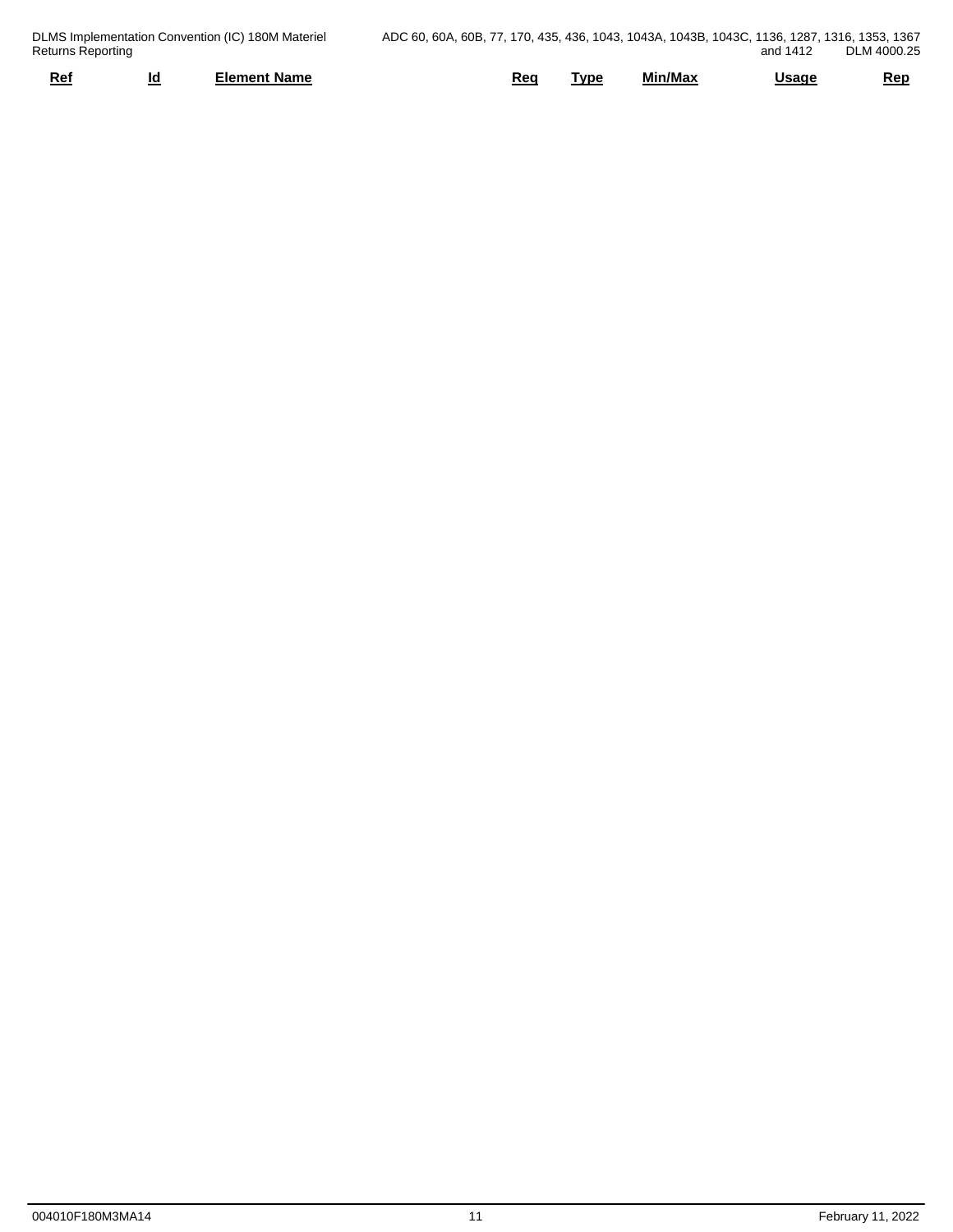# **TD5 Carrier Details (Routing Sequence/Transit Time)**

| Pos: 55   | Max: 5                   |
|-----------|--------------------------|
|           | <b>Detail - Optional</b> |
| Loop: BLI | Elements: 1              |

#### **User Option (Usage):** Used

**Purpose:** To specify the carrier and sequence of routing and provide transit time information

### **Syntax Rules:**

- 1. R0204050612 At least one of TD502, TD504, TD505, TD506 or TD512 is required.
- 2. C0203 If TD502 is present, then TD503 is required.
- 3. C0708 If TD507 is present, then TD508 is required.
- 4. C1011 If TD510 is present, then TD511 is required.
- 5. C1312 If TD513 is present, then TD512 is required.
- 6. C1413 If TD514 is present, then TD513 is required.
- 7. C1512 If TD515 is present, then TD512 is required.

#### **Semantics:**

1. TD515 is the country where the service is to be performed.

#### **Comments:**

1. When specifying a routing sequence to be used for the shipment movement in lieu of specifying each carrier within the movement, use TD502 to identify the party responsible for defining the routing sequence, and use TD503 to identify the actual routing sequence, specified by the party identified in TD502.

| <b>Ref</b>   | $\underline{\mathsf{Id}}$ | <b>Element Name</b>                                                                               | Req | <u>Type</u> | Min/Max | Usage | <b>Rep</b> |
|--------------|---------------------------|---------------------------------------------------------------------------------------------------|-----|-------------|---------|-------|------------|
| <b>TD504</b> | 91                        | <b>Transportation Method/Type Code</b>                                                            | X   | ID          | 1/2     | Used  |            |
|              |                           | <b>Description:</b> Code specifying the method<br>or type of transportation for the shipment      |     |             |         |       |            |
|              |                           | <b>DLMS Note:</b> 1. Use to identify the mode of<br>shipment.                                     |     |             |         |       |            |
|              |                           | 2. DLMS users see the Transportation<br>Method/Type Code Conversion Guide for<br>available codes. |     |             |         |       |            |
|              |                           | 3. Future streamlined data; see introductory<br>DLMS note 2c.                                     |     |             |         |       |            |
|              |                           |                                                                                                   |     |             |         |       |            |
|              |                           |                                                                                                   |     |             |         |       |            |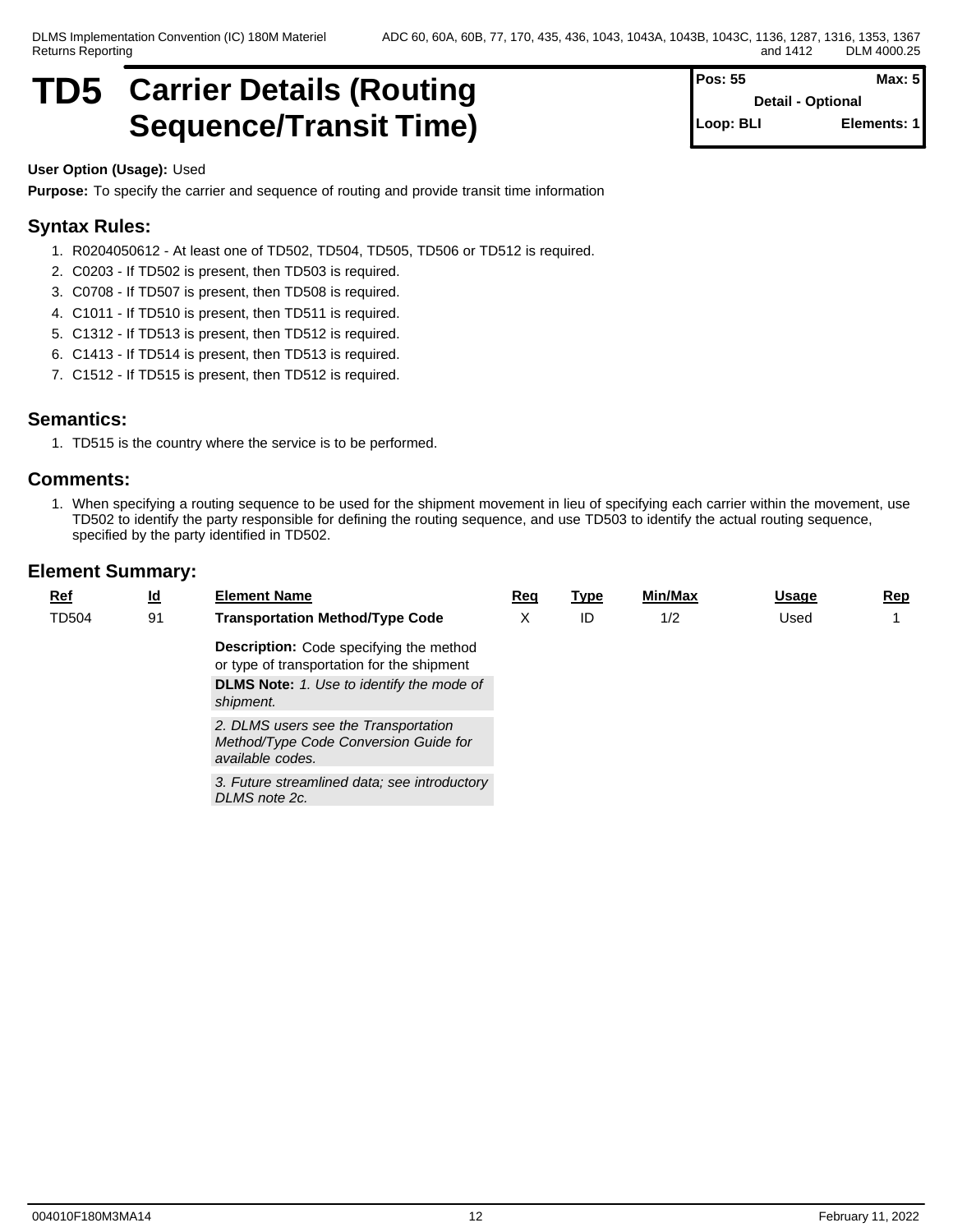# **LM** Code Source Information **Pos: 57 Max: 1 Max: 1**

**Detail - Optional Loop: LM Elements: 1**

**User Option (Usage):** Must use

**Purpose:** To transmit standard code list identification information

### **Comments:**

1. LM02 identifies the applicable industry code list source information.

### **DLMS Note:**

*Must use this 2/LM/057 loop to identify coded information maintained in department or agency documentation.*

#### **Element Summary:**

| <u>Ref</u> | <u>ld</u> | <b>Element Name</b>                                                          | Rea | <u> Type</u> | Min/Max | <u>Usage</u> | <u>Rep</u> |
|------------|-----------|------------------------------------------------------------------------------|-----|--------------|---------|--------------|------------|
| LM01       | 559       | <b>Agency Qualifier Code</b>                                                 |     | ID           | 2/2     | Must use     |            |
|            |           | <b>Description:</b> Code identifying the agency<br>assigning the code values |     |              |         |              |            |

#### **Code Name**

DF Department of Defense (DoD)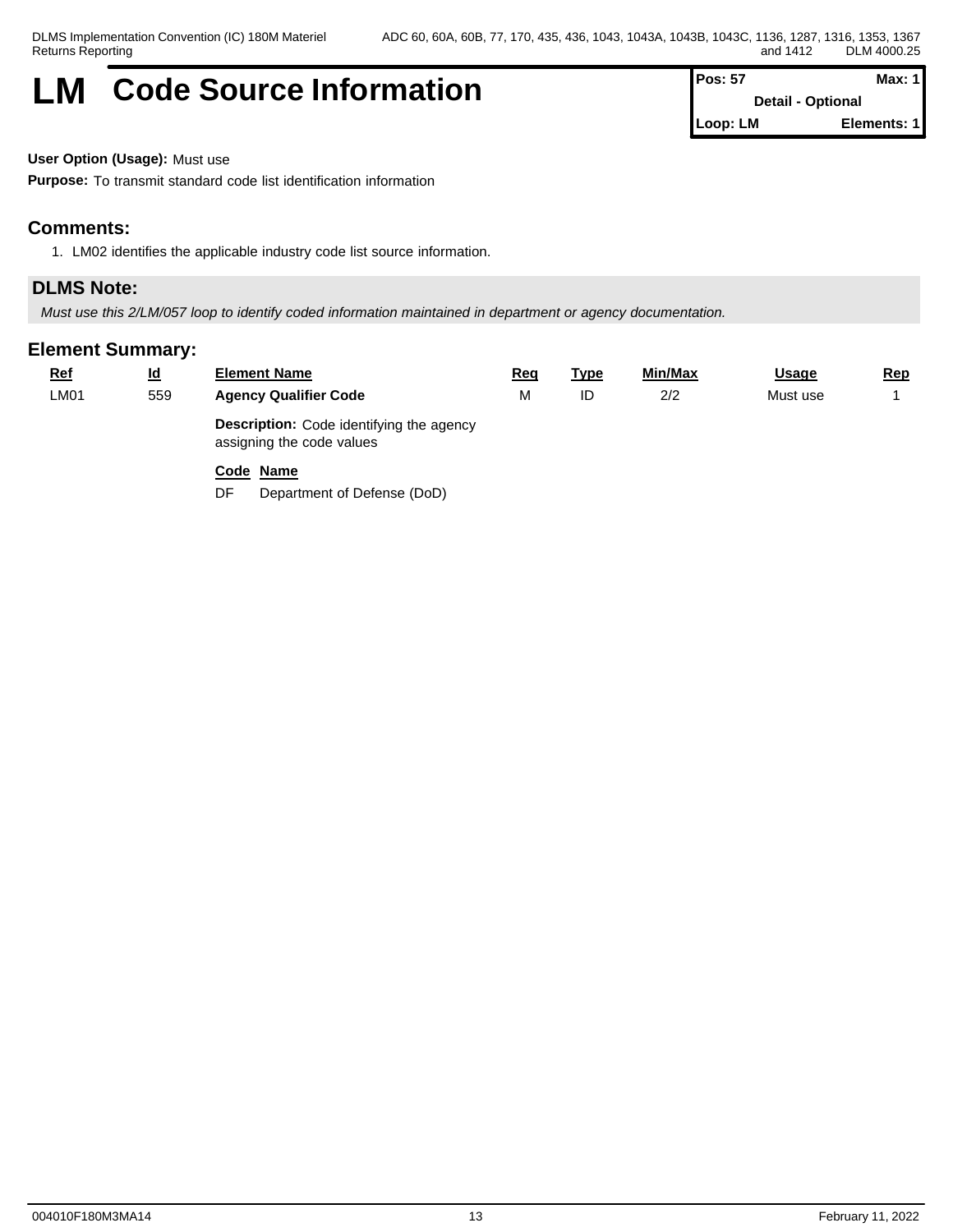

| os: 58   | Max: 100           |
|----------|--------------------|
|          | Detail - Mandatory |
| .oop: LM | Elements: 2        |

#### **User Option (Usage):** Must use

**Purpose:** Code to transmit standard industry codes

#### **Syntax Rules:**

1. C0102 - If LQ01 is present, then LQ02 is required.

# **DLMS Note:**

*Use to identify codes, as appropriate, consistent with management information requirements.*

| <u>Ref</u> | <u>ld</u> |             | <b>Element Name</b>                                                                                                                                                                                                                                                                                    | <b>Req</b> | <b>Type</b> | Min/Max | <u>Usage</u> | <b>Rep</b> |  |  |  |
|------------|-----------|-------------|--------------------------------------------------------------------------------------------------------------------------------------------------------------------------------------------------------------------------------------------------------------------------------------------------------|------------|-------------|---------|--------------|------------|--|--|--|
| LQ01       | 1270      |             | <b>Code List Qualifier Code</b>                                                                                                                                                                                                                                                                        | $\circ$    | ID          | 1/3     | Must use     | 1          |  |  |  |
|            |           |             | <b>Description:</b> Code identifying a specific<br>industry code list                                                                                                                                                                                                                                  |            |             |         |              |            |  |  |  |
|            |           | authorized. | <b>DLMS Note:</b> The following codes are                                                                                                                                                                                                                                                              |            |             |         |              |            |  |  |  |
|            |           |             | Code Name                                                                                                                                                                                                                                                                                              |            |             |         |              |            |  |  |  |
|            |           | 0           | Document Identification Code                                                                                                                                                                                                                                                                           |            |             |         |              |            |  |  |  |
|            |           |             | <b>DLMS Note:</b>                                                                                                                                                                                                                                                                                      |            |             |         |              |            |  |  |  |
|            |           |             | 1. The MILSTRIP DIC is retained in the DLMS to facilitate transaction conversion in a mixed legacy<br>MILSTRIP/DLMS environment. Continued support of the DIC in a full DLMS environment will be<br>assessed at a future date.                                                                         |            |             |         |              |            |  |  |  |
|            |           |             | 2. Future streamlined data; see introductory DLMS note 2c.                                                                                                                                                                                                                                             |            |             |         |              |            |  |  |  |
|            |           | 78          | Project Code                                                                                                                                                                                                                                                                                           |            |             |         |              |            |  |  |  |
|            |           |             | <b>DLMS Note:</b><br>1. Use as needed to identify special programs, exercises, projects, operations, and other purposes.                                                                                                                                                                               |            |             |         |              |            |  |  |  |
|            |           |             |                                                                                                                                                                                                                                                                                                        |            |             |         |              |            |  |  |  |
|            |           |             | 2. For DoD SLOA/Accounting Classification compliance the Project Code may be repeated as a Project<br>Identifier (FA201 Qualifier 90). Refer to ADC 1043.                                                                                                                                              |            |             |         |              |            |  |  |  |
|            |           | 79          | <b>Priority Designator Code</b>                                                                                                                                                                                                                                                                        |            |             |         |              |            |  |  |  |
|            |           |             | <b>DLMS Note:</b>                                                                                                                                                                                                                                                                                      |            |             |         |              |            |  |  |  |
|            |           |             | Use for notification for automatic returns.                                                                                                                                                                                                                                                            |            |             |         |              |            |  |  |  |
|            |           | 80          | <b>Advice Code</b>                                                                                                                                                                                                                                                                                     |            |             |         |              |            |  |  |  |
|            |           | 87          | Subsistence Type of Pack Code                                                                                                                                                                                                                                                                          |            |             |         |              |            |  |  |  |
|            |           |             | <b>DLMS Note:</b>                                                                                                                                                                                                                                                                                      |            |             |         |              |            |  |  |  |
|            |           |             | Use with subsistence items only.                                                                                                                                                                                                                                                                       |            |             |         |              |            |  |  |  |
|            |           | A9          | Supplemental Data                                                                                                                                                                                                                                                                                      |            |             |         |              |            |  |  |  |
|            |           |             | <b>DLMS Note:</b>                                                                                                                                                                                                                                                                                      |            |             |         |              |            |  |  |  |
|            |           |             | 1. Use to identify supplemental address/data.                                                                                                                                                                                                                                                          |            |             |         |              |            |  |  |  |
|            |           |             | 2. During the legacy MILSTRIP/DLMS transition, this field will be used to perpetuate/populate the<br>MILSTRIP Supplemented Address (SUPAAD) field. During this time, field size is restricted to 6<br>positions; see introductory DLMS note 2d.                                                        |            |             |         |              |            |  |  |  |
|            |           |             | 3. Expanded use of this field for supplemental data with out size restriction is a DLMS enhancement;<br>see introductory DLMS note 2a.                                                                                                                                                                 |            |             |         |              |            |  |  |  |
|            |           |             | 4. Under full DLMS, the requirement to pass activity address information within the supplement data<br>field will be streamlined. Activity address data previously contained in the SUPAAD will be reflected<br>exclusively in the N1 segment. Future streamlined data; see introductory DLMS note 2c. |            |             |         |              |            |  |  |  |
|            |           | AJ          | <b>Utilization Code</b>                                                                                                                                                                                                                                                                                |            |             |         |              |            |  |  |  |
|            |           |             | <b>DLMS Note:</b>                                                                                                                                                                                                                                                                                      |            |             |         |              |            |  |  |  |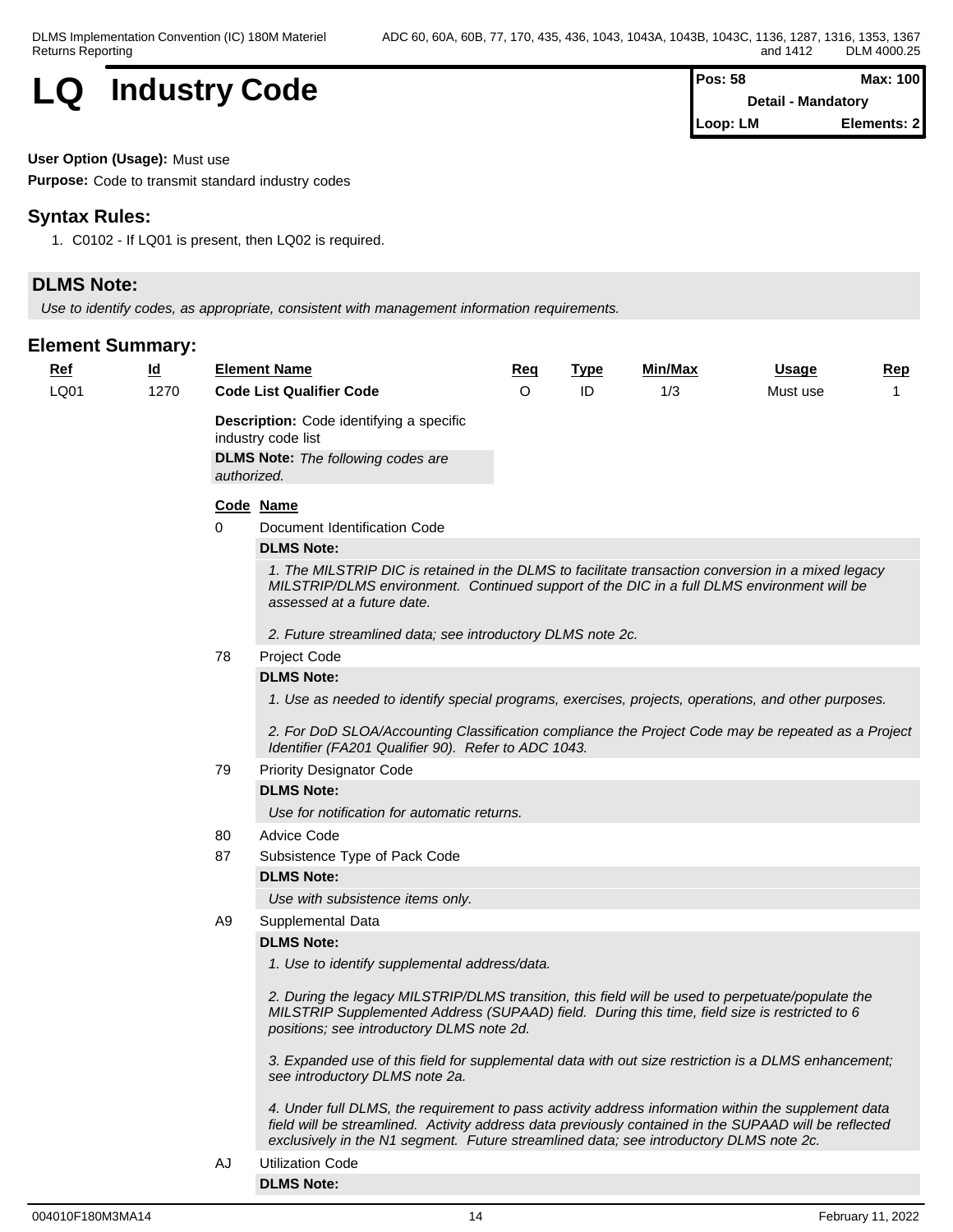#### **Code Name**

- *1. Under legacy MILSTRIP, this is the first position of the document serial number.*
- *2. DLMS enhancement; see introductory DLMS note 2a.*
- AL Special Requirements Code
	- **DLMS Note:**
		- *1. Under legacy MILSTRIP, this is carried in the required delivery date field.*
		- *2. DLMS enhancement; see introductory DLMS note 2a.*

#### DE Signal Code

#### **DLMS Note:**

*Future streamlined data; see introductory DLMS note 2c.*

DF Media and Status Code

#### **DLMS Note:**

*Future streamlined data; see introductory DLMS note 2c.*

GQ Group Qualifier Code

#### **DLMS Note:**

*Use to identify the MMAC for NSNs to be managed by a specific manager (i.e., system, program, aggregation, selected FSC, technology group). This is an Air Force-unique data element, meaningful to the Air Force only. Non-Air Force Components perpetuate without action.*

*A data maintenance action was approved in version 5010. The approved code/name is "MAC-Materiel Management Aggregation code". The code source is identified as the Air Force Manual (AFMAN) 23-110, Volumes 1 and 2.*

#### COG Cognizance Symbol

#### **DLMS Note:**

*1. Use to identify the material cognizance symbol (COG) of the end item. Indicate NSL for non-stock numbered listed items. This is a Navy-unique data element meaningful to Navy only; Non-Navy Components are to perpetuate without action.*

- *2. DLMS enhancement.*
- IMC Item Management Code

#### **DLMS Note:**

*1. Use to identify the Item Management Code (IMC) for integrated material management. This is a Navy-unique data element meaningful to Navy only; Non-Navy Components are to perpetuate without action.*

#### *2. DLMS enhancement.*

MCC Material Control Code

#### **DLMS Note:**

*1. Use to identify the Material Control Code (MCC) for special inventory reporting. This is a Navy-unique data element meaningful to Navy only; Non-Navy Components are to perpetuate without action.*

#### *2. DLMS enhancement.*

SMI Special Material Identification Code

#### **DLMS Note:**

*1. Use to identify the Special Material Identification Code (SMIC) for an end item. This is a Navy-unique data element meaningful to Navy only; Non-Navy Components are to perpetuate without action.*

*2. DLMS enhancement.*

#### LQ02 1271 **Industry Code** X AN 1/30 Must use 1

**Description:** Code indicating a code from a specific industry code list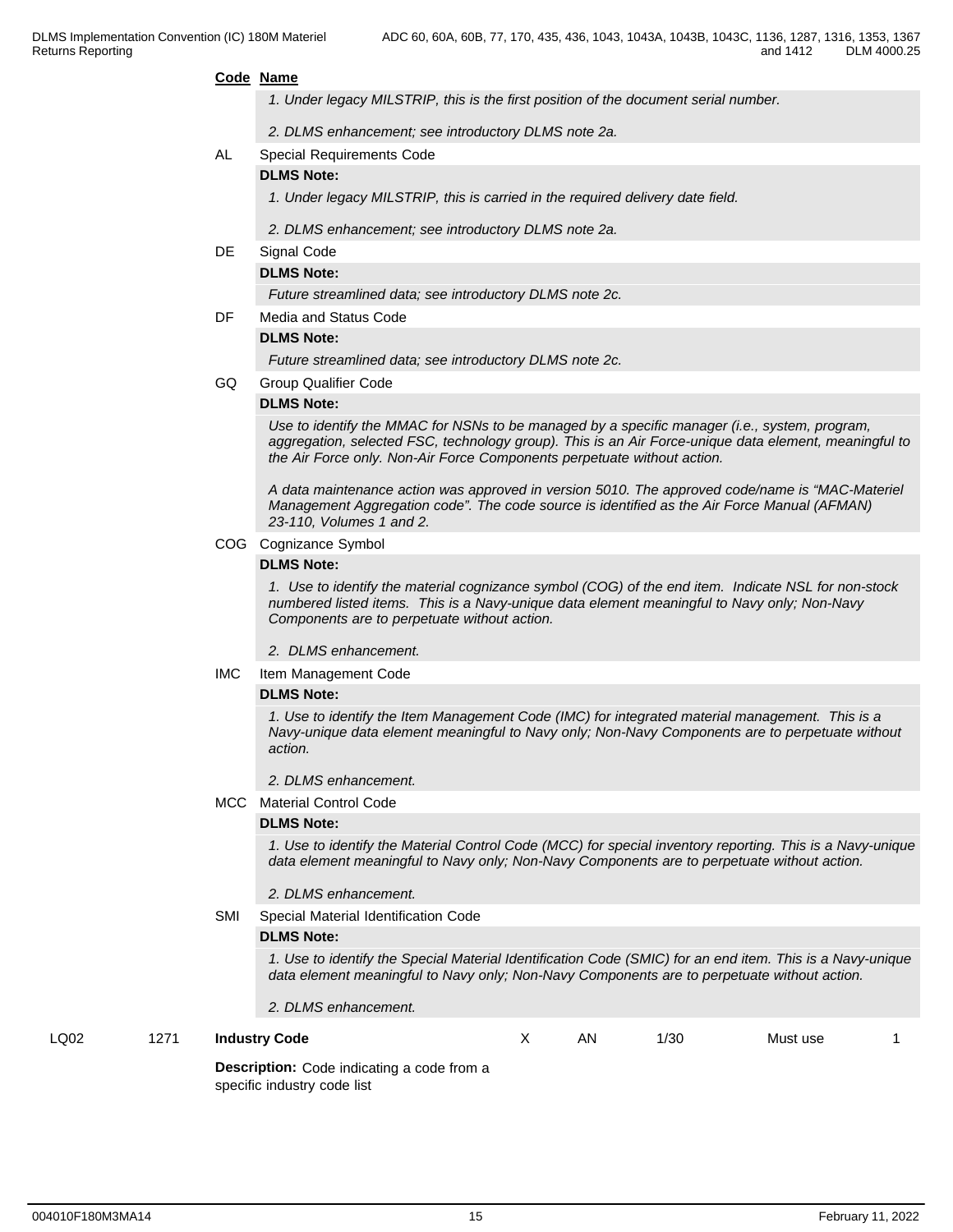| <b>N1</b> | <b>Name</b> | <b>Pos: 60</b>           | Max: 1      |  |
|-----------|-------------|--------------------------|-------------|--|
|           |             | <b>Detail - Optional</b> |             |  |
|           |             | Loop: N1                 | Elements: 4 |  |

# **User Option (Usage):** Must use

**Purpose:** To identify a party by type of organization, name, and code

# **Syntax Rules:**

- 1. R0203 At least one of N102 or N103 is required.
- 2. P0304 If either N103 or N104 is present, then the other is required.

# **Comments:**

- 1. This segment, used alone, provides the most efficient method of providing organizational identification. To obtain this efficiency the "ID Code" (N104) must provide a key to the table maintained by the transaction processing party.
- 2. N105 and N106 further define the type of entity in N101.

# **DLMS Note:**

*1. Must use one iteration of this 2/N1/060 loop to identify the organization to receive the transaction.*

*2. Use additional iterations to identify other organizations associated with the transaction.*

# **Element Summary:**

| <b>Ref</b>       | $\underline{\mathsf{Id}}$ |                | <b>Element Name</b>                                                                                                                                                                                                                                                                                                                                                                   | Req | <b>Type</b> | <b>Min/Max</b> | <b>Usage</b> | <b>Rep</b> |  |  |
|------------------|---------------------------|----------------|---------------------------------------------------------------------------------------------------------------------------------------------------------------------------------------------------------------------------------------------------------------------------------------------------------------------------------------------------------------------------------------|-----|-------------|----------------|--------------|------------|--|--|
| N <sub>101</sub> | 98                        |                | <b>Entity Identifier Code</b>                                                                                                                                                                                                                                                                                                                                                         | M   | ID          | 2/3            | Must use     |            |  |  |
|                  |                           |                | Description: Code identifying an<br>organizational entity, a physical location,<br>property or an individual<br><b>DLMS Note:</b> The following codes are<br>authorized.                                                                                                                                                                                                              |     |             |                |              |            |  |  |
|                  |                           |                | Code Name                                                                                                                                                                                                                                                                                                                                                                             |     |             |                |              |            |  |  |
|                  |                           | 77             | Service Location                                                                                                                                                                                                                                                                                                                                                                      |     |             |                |              |            |  |  |
|                  |                           |                | <b>DLMS Note:</b>                                                                                                                                                                                                                                                                                                                                                                     |     |             |                |              |            |  |  |
|                  |                           |                | 1. Use for materiel availability reports and automatic shipment notifications to identify the party to<br>receive packing, crating, and handling credit when different from the party to receive credit for materiel.<br>Data maintenance action to add qualifier CRP for this purpose has been approved for a future version.<br>2. DLMS enhancement; see introductory DLMS note 2a. |     |             |                |              |            |  |  |
|                  |                           | <b>CN</b>      | Consignee                                                                                                                                                                                                                                                                                                                                                                             |     |             |                |              |            |  |  |
|                  |                           |                | <b>DLMS Note:</b>                                                                                                                                                                                                                                                                                                                                                                     |     |             |                |              |            |  |  |
|                  |                           |                | Use in automatic shipment notifications to identify the consignee for the returned materiel.                                                                                                                                                                                                                                                                                          |     |             |                |              |            |  |  |
|                  |                           | <b>SF</b>      | Ship From                                                                                                                                                                                                                                                                                                                                                                             |     |             |                |              |            |  |  |
|                  |                           |                | <b>DLMS Note:</b>                                                                                                                                                                                                                                                                                                                                                                     |     |             |                |              |            |  |  |
|                  |                           |                | Use in materiel availability reports and automatic shipment notifications to identify the organization from<br>which the materiel is shipped.                                                                                                                                                                                                                                         |     |             |                |              |            |  |  |
|                  |                           | Z <sub>1</sub> | Party to Receive Status                                                                                                                                                                                                                                                                                                                                                               |     |             |                |              |            |  |  |
|                  |                           |                | <b>DLMS Note:</b>                                                                                                                                                                                                                                                                                                                                                                     |     |             |                |              |            |  |  |
|                  |                           |                | Use to identify the party to receive status when different from Service/Agency prescribed status<br>recipient. Use multiple iterations to identify all status recipients, as required.                                                                                                                                                                                                |     |             |                |              |            |  |  |
|                  |                           | Z4             | Owning Inventory Control Point                                                                                                                                                                                                                                                                                                                                                        |     |             |                |              |            |  |  |
|                  |                           | ZB             | Party to Receive Credit                                                                                                                                                                                                                                                                                                                                                               |     |             |                |              |            |  |  |
|                  |                           |                | <b>DLMS Note:</b>                                                                                                                                                                                                                                                                                                                                                                     |     |             |                |              |            |  |  |
|                  |                           |                | 1. Use as needed for materiel availability reports and automatic shipment notifications to identify the<br>organization to receive credit.                                                                                                                                                                                                                                            |     |             |                |              |            |  |  |
|                  |                           |                | 2. Use for SFIS compliant systems to identify the BPN of the party to receive credit. BPN may only be<br>used when the corresponding DoDAAC is also provided. This will require a second iteration of the N1                                                                                                                                                                          |     |             |                |              |            |  |  |

*loop with the same qualifier.*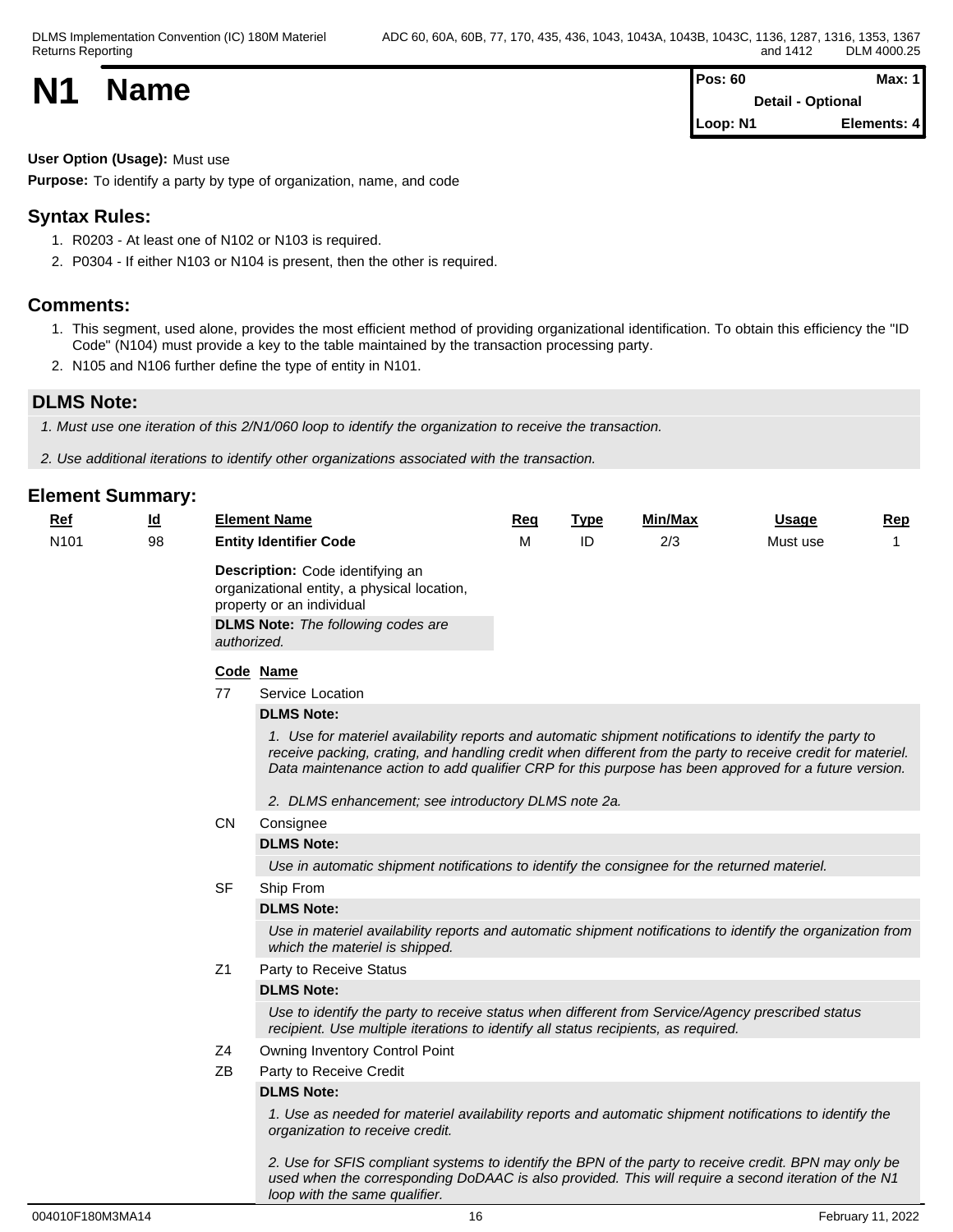|                  |    |            | Code Name                                                                                                                                                                                             |              |     |      |          |  |  |  |  |  |
|------------------|----|------------|-------------------------------------------------------------------------------------------------------------------------------------------------------------------------------------------------------|--------------|-----|------|----------|--|--|--|--|--|
|                  |    |            | 3. Authorized DLMS enhancement; see introductory DLMS note 2f.                                                                                                                                        |              |     |      |          |  |  |  |  |  |
|                  |    | ZZ         | <b>Mutually Defined</b>                                                                                                                                                                               |              |     |      |          |  |  |  |  |  |
|                  |    |            | <b>DLMS Note:</b>                                                                                                                                                                                     |              |     |      |          |  |  |  |  |  |
|                  |    |            | 1. Use for materiel availability reports and automatic shipment notifications to identify the party to<br>receive transportation credit when different from the party to receive credit for materiel. |              |     |      |          |  |  |  |  |  |
|                  |    |            | An ANSI data maintenance was approved in version 5010. The approved code/name is "AEJ - Party to<br>Receive Transportation Credit".                                                                   |              |     |      |          |  |  |  |  |  |
|                  |    |            | 2. DLMS enhancement; see introductory DLMS note 2a.                                                                                                                                                   |              |     |      |          |  |  |  |  |  |
| N <sub>103</sub> | 66 |            | <b>Identification Code Qualifier</b>                                                                                                                                                                  | X            | ID  | 1/2  | Must use |  |  |  |  |  |
|                  |    |            | Description: Code designating the<br>system/method of code structure used for<br>Identification Code (67)                                                                                             |              |     |      |          |  |  |  |  |  |
|                  |    | 10         | Code Name                                                                                                                                                                                             |              |     |      |          |  |  |  |  |  |
|                  |    |            | Department of Defense Activity Address Code (DODAAC)                                                                                                                                                  |              |     |      |          |  |  |  |  |  |
|                  |    |            | <b>DLMS Note:</b>                                                                                                                                                                                     |              |     |      |          |  |  |  |  |  |
|                  |    |            | DLMS enhancement; see introductory DLMS note 2a.                                                                                                                                                      |              |     |      |          |  |  |  |  |  |
|                  |    | 50         | <b>Business License Number</b>                                                                                                                                                                        |              |     |      |          |  |  |  |  |  |
|                  |    |            | <b>DLMS Note:</b>                                                                                                                                                                                     |              |     |      |          |  |  |  |  |  |
|                  |    |            | 1. Use for SFIS to map to SFIS Data element "Business Partner Number TP3". Enter the seller's BPN<br>in N104.                                                                                         |              |     |      |          |  |  |  |  |  |
|                  |    |            | 2. Authorized DLMS enhancement; see introductory DLMS note 2f.                                                                                                                                        |              |     |      |          |  |  |  |  |  |
|                  |    | A2         | Military Assistance Program Address Code (MAPAC)                                                                                                                                                      |              |     |      |          |  |  |  |  |  |
|                  |    |            | <b>DLMS Note:</b>                                                                                                                                                                                     |              |     |      |          |  |  |  |  |  |
|                  |    |            | Use to indicate the Security Assistance structured address data.                                                                                                                                      |              |     |      |          |  |  |  |  |  |
|                  |    | M4         | Department of Defense Routing Identifier Code (RIC)                                                                                                                                                   |              |     |      |          |  |  |  |  |  |
| N <sub>104</sub> | 67 |            | <b>Identification Code</b>                                                                                                                                                                            | $\mathsf{X}$ | AN. | 2/80 | Must use |  |  |  |  |  |
|                  |    | other code | Description: Code identifying a party or                                                                                                                                                              |              |     |      |          |  |  |  |  |  |
| N106             | 98 |            | <b>Entity Identifier Code</b>                                                                                                                                                                         | $\circ$      | ID  | 2/3  | Used     |  |  |  |  |  |
|                  |    |            | Description: Code identifying an<br>organizational entity, a physical location,<br>property or an individual                                                                                          |              |     |      |          |  |  |  |  |  |
|                  |    |            | Code Name                                                                                                                                                                                             |              |     |      |          |  |  |  |  |  |
|                  |    | TO         | Message To                                                                                                                                                                                            |              |     |      |          |  |  |  |  |  |
|                  |    |            | <b>DLMS Note:</b>                                                                                                                                                                                     |              |     |      |          |  |  |  |  |  |
|                  |    |            | Must use with the appropriate 2/N101/060 code to indicate the organization cited in N104 is receiving<br>the transaction.                                                                             |              |     |      |          |  |  |  |  |  |
|                  |    |            |                                                                                                                                                                                                       |              |     |      |          |  |  |  |  |  |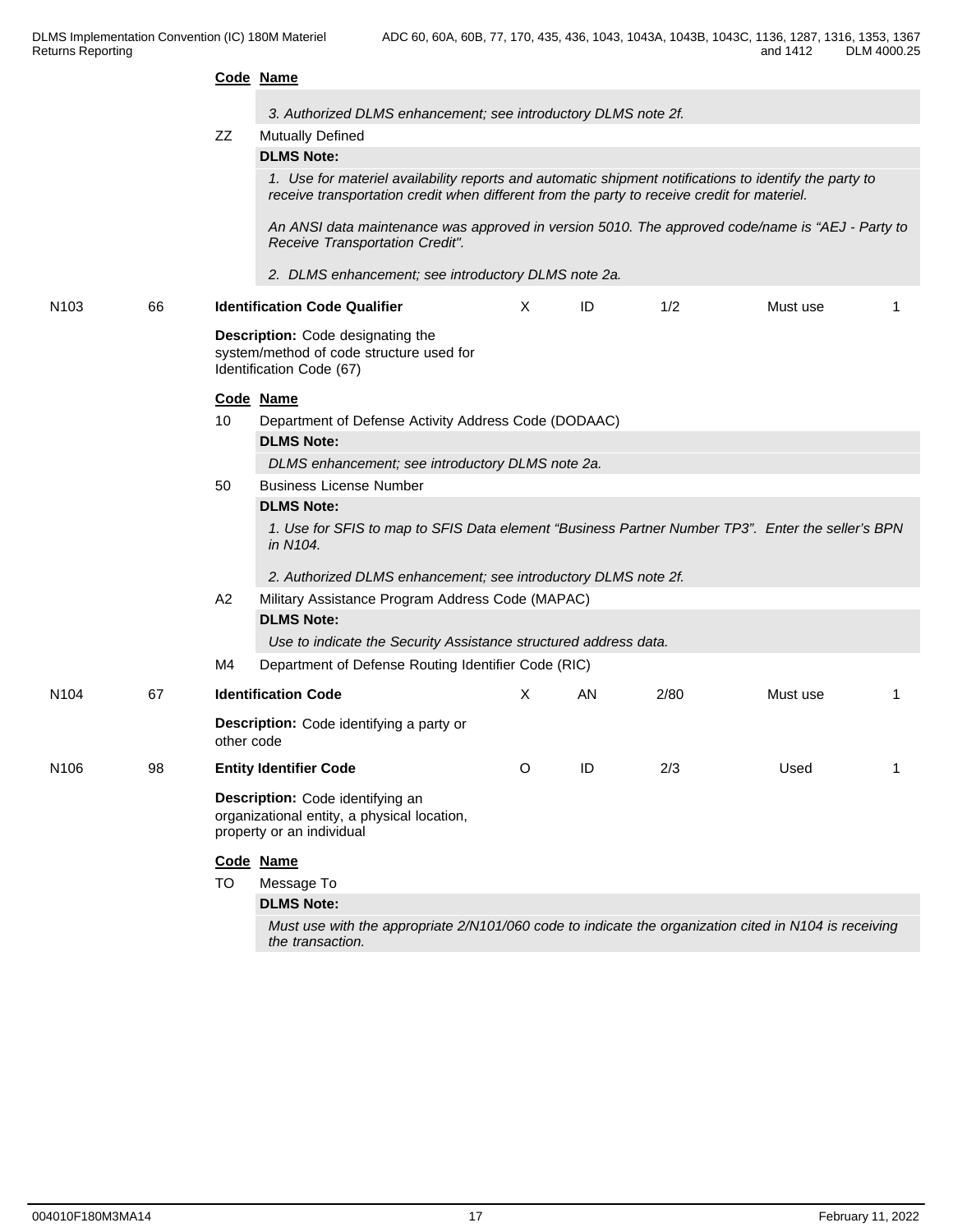

| Pos: 110  | Max: $1$                 |
|-----------|--------------------------|
|           | <b>Detail - Optional</b> |
| Loop: QTY | Elements: 3              |

#### **User Option (Usage):** Must use

**Purpose:** To specify quantity information

# **Syntax Rules:**

- 1. R0204 At least one of QTY02 or QTY04 is required.
- 2. E0204 Only one of QTY02 or QTY04 may be present.

#### **Semantics:**

1. QTY04 is used when the quantity is non-numeric.

### **DLMS Note:**

*1. Use multiple iterations of the 2/QTY/110 loop to stratify quantities associated with the transaction by supply condition code.*

*2. Stratification of quantity by supply condition is a DLMS enhancement; see DLMS note 2a.*

| Ref   | $\underline{\mathsf{Id}}$ |                                                                                 | <b>Element Name</b>                                                                                                                                                                           | Req | <b>Type</b> | Min/Max | Usage    | <b>Rep</b>   |  |  |  |  |  |
|-------|---------------------------|---------------------------------------------------------------------------------|-----------------------------------------------------------------------------------------------------------------------------------------------------------------------------------------------|-----|-------------|---------|----------|--------------|--|--|--|--|--|
| QTY01 | 673                       |                                                                                 | <b>Quantity Qualifier</b>                                                                                                                                                                     | M   | ID          | 2/2     | Must use | $\mathbf{1}$ |  |  |  |  |  |
|       |                           | quantity                                                                        | Description: Code specifying the type of                                                                                                                                                      |     |             |         |          |              |  |  |  |  |  |
|       |                           | 01                                                                              | Code Name                                                                                                                                                                                     |     |             |         |          |              |  |  |  |  |  |
|       |                           |                                                                                 | <b>Discrete Quantity</b>                                                                                                                                                                      |     |             |         |          |              |  |  |  |  |  |
|       |                           |                                                                                 | <b>DLMS Note:</b>                                                                                                                                                                             |     |             |         |          |              |  |  |  |  |  |
|       |                           |                                                                                 | Use in requests for cancellation to identify the quantity from the original report of materiel availability<br>which is no longer available.                                                  |     |             |         |          |              |  |  |  |  |  |
|       |                           | 28                                                                              | Quantity Available for Return                                                                                                                                                                 |     |             |         |          |              |  |  |  |  |  |
|       |                           |                                                                                 | <b>DLMS Note:</b>                                                                                                                                                                             |     |             |         |          |              |  |  |  |  |  |
|       | 38                        |                                                                                 | Use in reports of materiel availability.                                                                                                                                                      |     |             |         |          |              |  |  |  |  |  |
|       |                           |                                                                                 | <b>Original Quantity</b>                                                                                                                                                                      |     |             |         |          |              |  |  |  |  |  |
|       |                           |                                                                                 | <b>DLMS Note:</b>                                                                                                                                                                             |     |             |         |          |              |  |  |  |  |  |
|       |                           |                                                                                 | Use in inquiries requesting a reply to a previously submitted report to identify the quantity of the original<br>report.                                                                      |     |             |         |          |              |  |  |  |  |  |
|       |                           | 39                                                                              | <b>Shipped Quantity</b>                                                                                                                                                                       |     |             |         |          |              |  |  |  |  |  |
|       |                           |                                                                                 | <b>DLMS Note:</b>                                                                                                                                                                             |     |             |         |          |              |  |  |  |  |  |
|       |                           |                                                                                 | Use in notifications of automatic shipment.                                                                                                                                                   |     |             |         |          |              |  |  |  |  |  |
|       |                           | AA                                                                              | <b>Unacknowledged Quantity</b>                                                                                                                                                                |     |             |         |          |              |  |  |  |  |  |
|       |                           |                                                                                 | <b>DLMS Note:</b>                                                                                                                                                                             |     |             |         |          |              |  |  |  |  |  |
|       |                           |                                                                                 | Use in receipt acknowledgment inquiries to identify the quantity shipped.                                                                                                                     |     |             |         |          |              |  |  |  |  |  |
| QTY02 | 380                       | Quantity                                                                        |                                                                                                                                                                                               | X   | R           | 1/15    | Must use | 1            |  |  |  |  |  |
|       |                           |                                                                                 | <b>Description:</b> Numeric value of quantity                                                                                                                                                 |     |             |         |          |              |  |  |  |  |  |
|       |                           | <b>DLMS Note:</b> 1. Express the quantity as a<br>whole number with no decimal. |                                                                                                                                                                                               |     |             |         |          |              |  |  |  |  |  |
|       |                           |                                                                                 | 2. A field size exceeding 5 positions (seven<br>for FSG 13, ammunition) may not be<br>received or understood by recipient's<br>automated processing system. See<br>introductory DLMS note 2d. |     |             |         |          |              |  |  |  |  |  |
| QTY03 | C001                      |                                                                                 | <b>Composite Unit of Measure</b>                                                                                                                                                              | O   | Comp        |         | Used     | 1            |  |  |  |  |  |
|       |                           |                                                                                 | Description: To identify a composite unit of                                                                                                                                                  |     |             |         |          |              |  |  |  |  |  |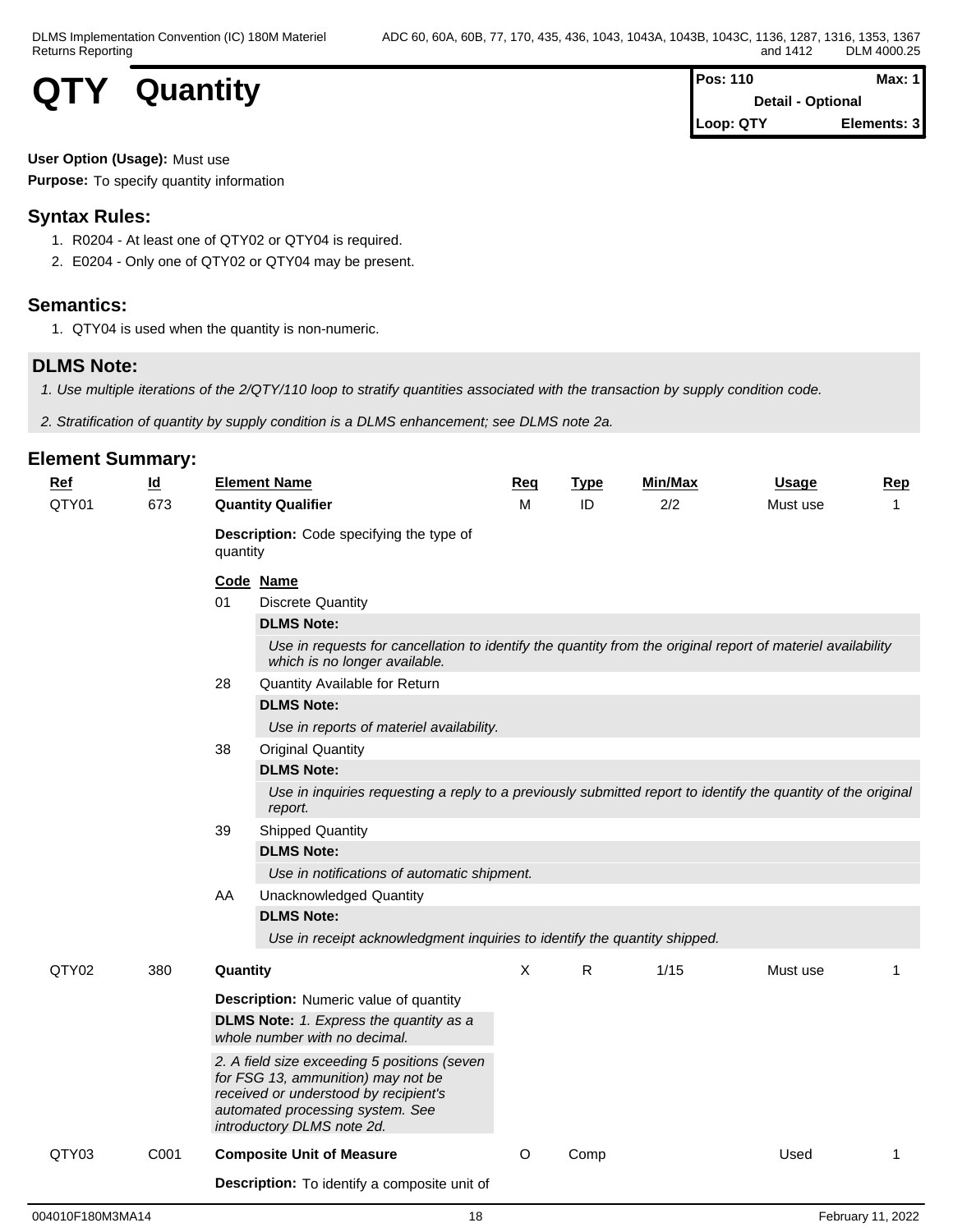| <b>Ref</b> | $\underline{\mathsf{Id}}$ | <b>Element Name</b><br>measure(See Figures Appendix for<br>examples of use)                                                                                                                     | Req | <b>Type</b> | Min/Max | <b>Usage</b> | <u>Rep</u> |
|------------|---------------------------|-------------------------------------------------------------------------------------------------------------------------------------------------------------------------------------------------|-----|-------------|---------|--------------|------------|
| QTY03-01   | 355                       | Unit or Basis for Measurement Code                                                                                                                                                              |     | ID          | 2/2     | Must use     |            |
|            |                           | <b>Description:</b> Code specifying the units in<br>which a value is being expressed, or<br>manner in which a measurement has been<br>taken<br><b>DLMS Note:</b> 1. Use to identify the unit of |     |             |         |              |            |
|            |                           | issue<br>2. DLMS users see the Unit of Issue and<br>Purchase Unit Conversion Table for<br>available codes                                                                                       |     |             |         |              |            |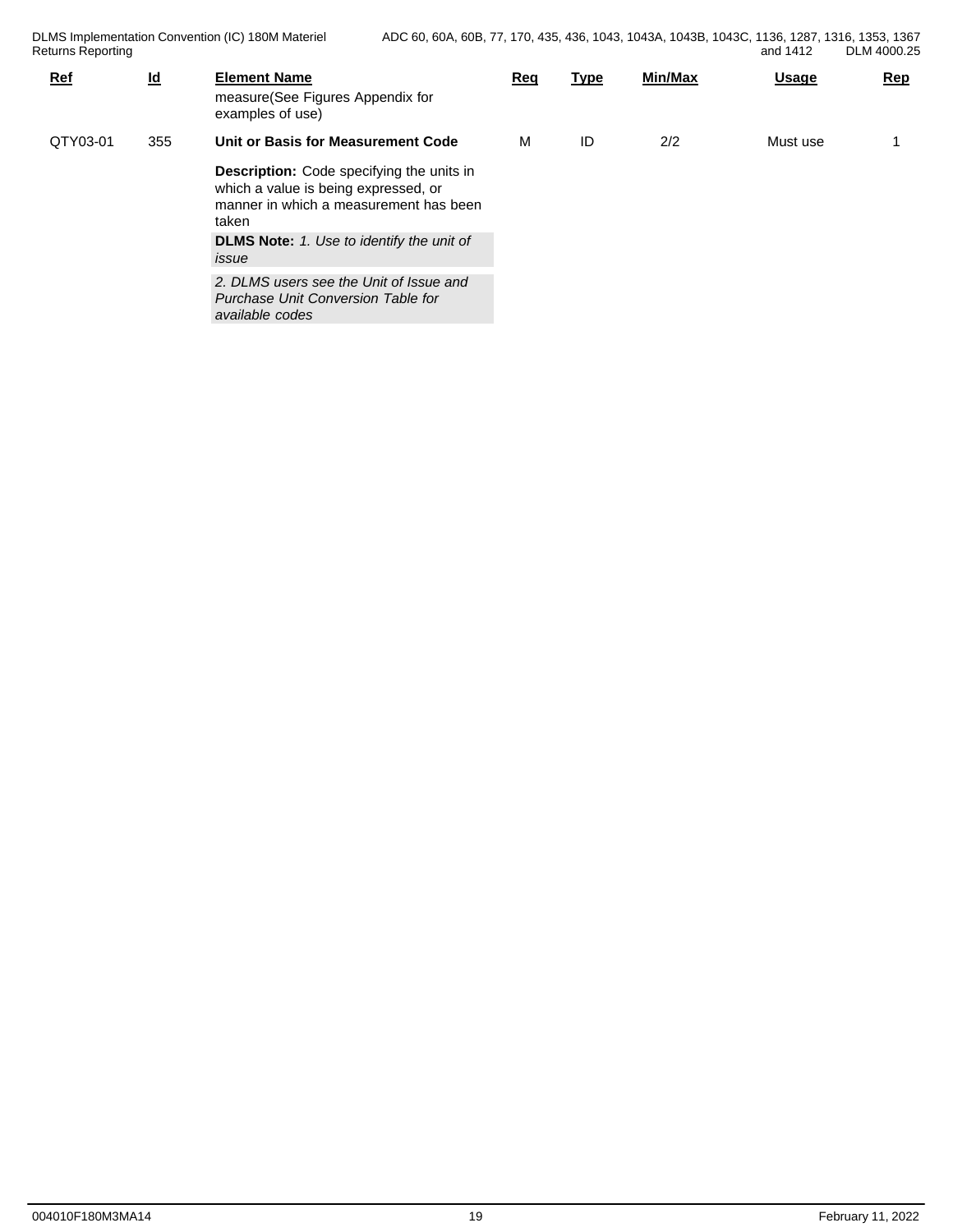# **DTM** Date/Time Reference **Pos: 130** Max: 10

**Detail - Optional Loop: QTY Elements: 2**

**User Option (Usage):** Used

**Purpose:** To specify pertinent dates and times

# **Syntax Rules:**

- 1. R020305 At least one of DTM02, DTM03 or DTM05 is required.
- 2. C0403 If DTM04 is present, then DTM03 is required.
- 3. P0506 If either DTM05 or DTM06 is present, then the other is required.

# **DLMS Note:**

*Use multiple repetitions to identify dates associated with the materiel.*

| $Ref$<br>DTM01 | $\underline{\mathsf{Id}}$<br>374 |      | <b>Element Name</b><br><b>Date/Time Qualifier</b>                           | Req<br>M | <u>Type</u><br>ID | Min/Max<br>3/3 | <u>Usage</u><br>Must use | <b>Rep</b> |
|----------------|----------------------------------|------|-----------------------------------------------------------------------------|----------|-------------------|----------------|--------------------------|------------|
|                |                                  |      | Description: Code specifying type of date<br>or time, or both date and time |          |                   |                |                          |            |
|                |                                  |      | Code Name                                                                   |          |                   |                |                          |            |
|                |                                  | 168  | Release                                                                     |          |                   |                |                          |            |
|                |                                  |      | <b>DLMS Note:</b>                                                           |          |                   |                |                          |            |
|                |                                  |      | 1. Enter the date materiel was released to the carrier.                     |          |                   |                |                          |            |
|                |                                  |      | 2. Future streamlined data; see introductory DLMS note 2c.                  |          |                   |                |                          |            |
| DTM02          | 373                              | Date |                                                                             | X        | DT                | 8/8            | Must use                 |            |
|                |                                  |      | <b>Description:</b> Date expressed as<br><b>CCYYMMDD</b>                    |          |                   |                |                          |            |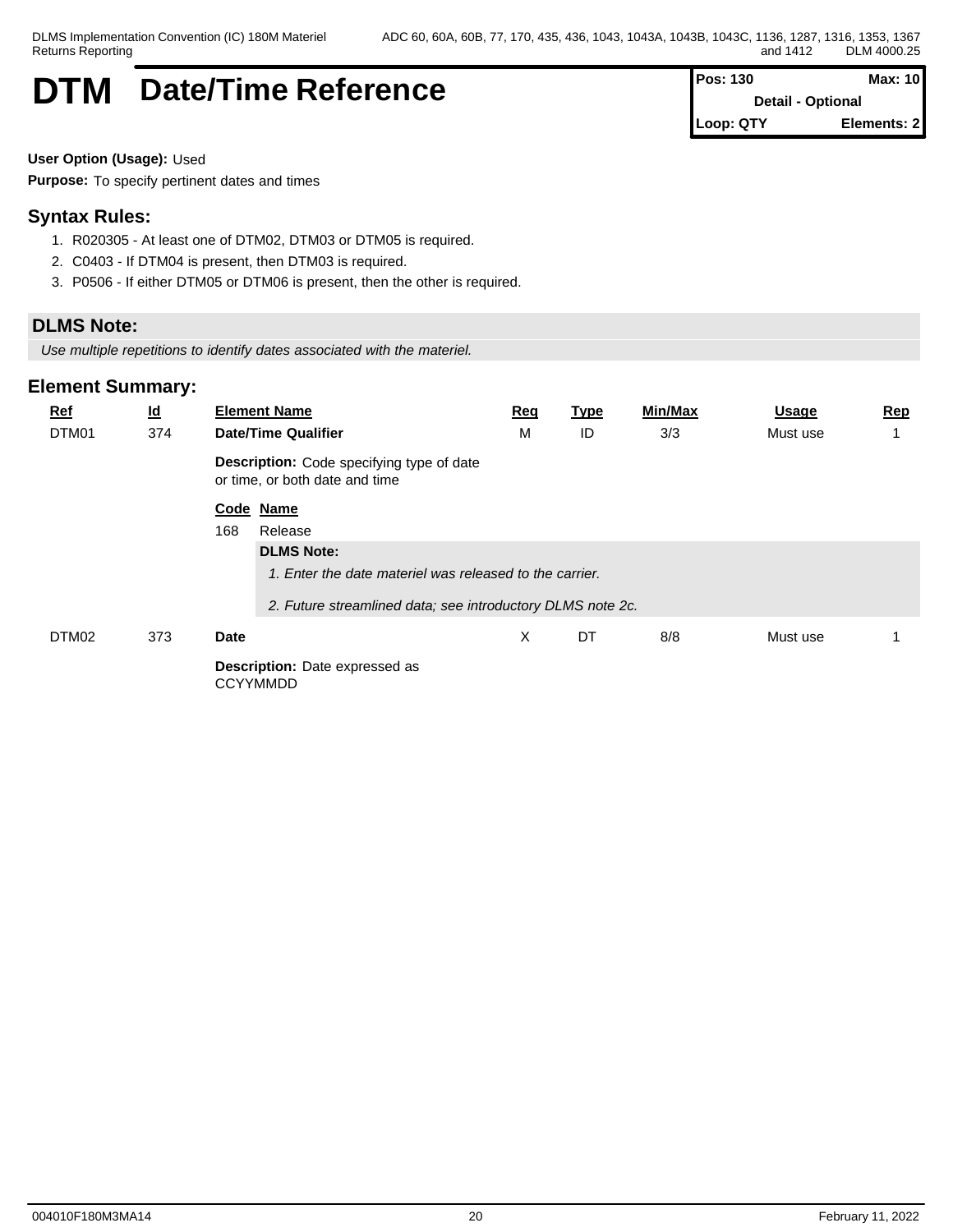# **LM** Code Source Information **Pos: 150** Max: 1

**Detail - Optional Loop: LM Elements: 1**

**User Option (Usage):** Used

**Purpose:** To transmit standard code list identification information

### **Comments:**

1. LM02 identifies the applicable industry code list source information.

### **DLMS Note:**

*Use the 2/LM/150 loop to identify the supply condition of the materiel.*

#### **Element Summary:**

| <u>Ref</u> | <u>ld</u> | <b>Element Name</b>                                                          | Req | <u> Type</u> | Min/Max | <u>Usage</u> | <u>Rep</u> |
|------------|-----------|------------------------------------------------------------------------------|-----|--------------|---------|--------------|------------|
| LM01       | 559       | <b>Agency Qualifier Code</b>                                                 | М   | ID           | 2/2     | Must use     |            |
|            |           | <b>Description:</b> Code identifying the agency<br>assigning the code values |     |              |         |              |            |

#### **Code Name**

DF Department of Defense (DoD)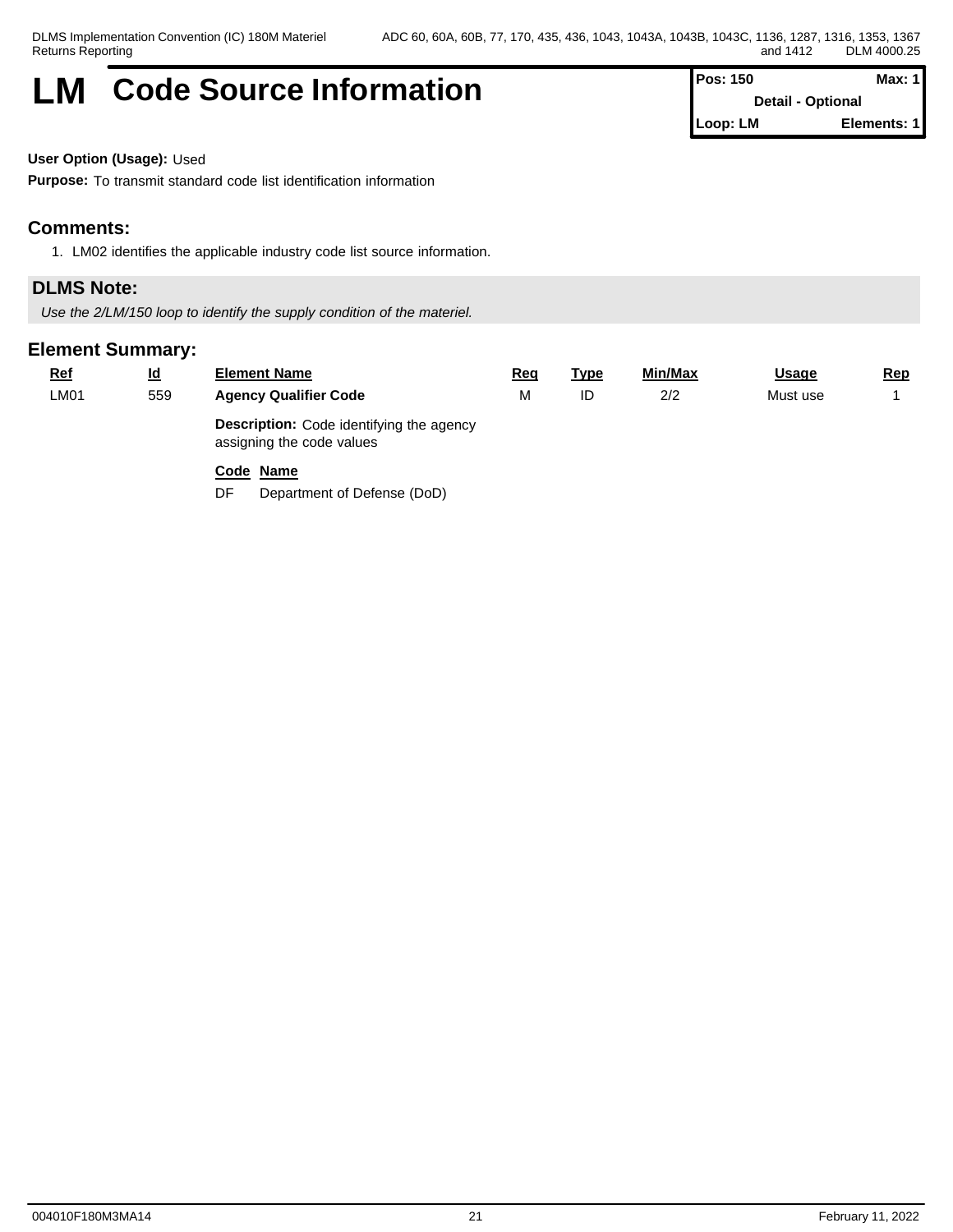

**Detail - Mandatory Loop: LM Elements: 2**

#### **User Option (Usage):** Must use

**Purpose:** Code to transmit standard industry codes

### **Syntax Rules:**

1. C0102 - If LQ01 is present, then LQ02 is required.

# **DLMS Note:**

*Use to identify codes, as appropriate, consistent with management information requirements.*

| $Ref$ | $\underline{\mathsf{Id}}$ |                | <b>Element Name</b>                                                                     | Req | <b>Type</b> | <b>Min/Max</b> | <b>Usage</b> | Rep |  |
|-------|---------------------------|----------------|-----------------------------------------------------------------------------------------|-----|-------------|----------------|--------------|-----|--|
| LQ01  | 1270                      |                | <b>Code List Qualifier Code</b>                                                         | O   | ID          | 1/3            | Must use     |     |  |
|       |                           |                | <b>Description:</b> Code identifying a specific<br>industry code list                   |     |             |                |              |     |  |
|       |                           |                | Code Name                                                                               |     |             |                |              |     |  |
|       |                           | 83             | <b>Supply Condition Code</b>                                                            |     |             |                |              |     |  |
|       |                           | 99             | Purpose Code                                                                            |     |             |                |              |     |  |
|       |                           |                | <b>DLMS Note:</b>                                                                       |     |             |                |              |     |  |
|       |                           |                | Use for intra-Navy materiel returns of Security Risk Category I and II ordnance assets. |     |             |                |              |     |  |
|       |                           | A <sub>1</sub> | Ownership Code                                                                          |     |             |                |              |     |  |
|       |                           |                | <b>DLMS Note:</b>                                                                       |     |             |                |              |     |  |
|       |                           |                | Use for intra-Navy materiel returns of Security Risk Category I and II ordnance assets. |     |             |                |              |     |  |
| LQ02  | 1271                      |                | <b>Industry Code</b>                                                                    | X   | AN          | 1/30           | Must use     |     |  |
|       |                           |                | <b>Description:</b> Code indicating a code from a<br>specific industry code list        |     |             |                |              |     |  |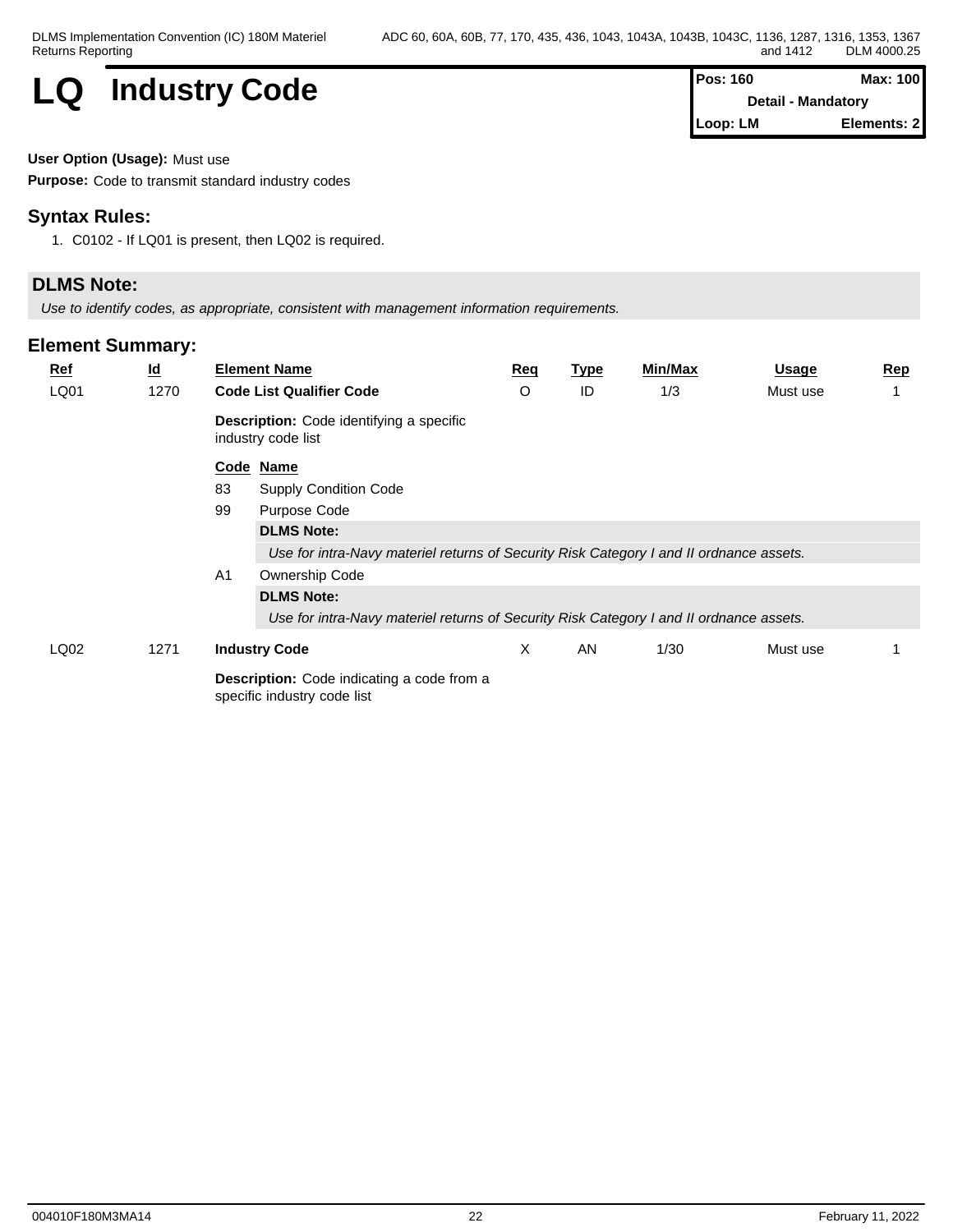

| <b>Pos: 170</b> | Max: $1$                 |  |
|-----------------|--------------------------|--|
|                 | <b>Detail - Optional</b> |  |
| Loop: LX        | Elements: 1              |  |

**User Option (Usage):** Used

**Purpose:** To reference a line number in a transaction set

#### **DLMS Note:**

*1. Use as a counter for reports of materiel availability and notifications of automatic shipment to identify the number of 2/LX/170 loop iterations.*

*2. At this time, the 2/LX/170 loop is not authorized for use to provide item unique identification (IUID) or unique item tracking (UIT) information for controlled materiel. A PDC must be submitted documenting requirement and procedures before using this transaction for IUID or UIT. All references to IUID data are placeholders for future use.*

*3. UIT information is provided as a DLMS enhancement; see introductory DLMS note 2a.*

| LX01<br><b>Assigned Number</b><br>Must use<br>N <sub>0</sub><br>1/6<br>554<br>М<br><b>Description:</b> Number assigned for<br>differentiation within a transaction set<br><b>DLMS Note:</b> In the first 2/LX/170 loop<br>iteration, cite numeric 1. In each<br>subsequent loop iteration, increase<br>incrementally by 1. | <b>Ref</b> | $\underline{\mathsf{Id}}$ | <b>Element Name</b> | <u>Req</u> | <u>Type</u> | Min/Max | <b>Usage</b> | Rep |
|----------------------------------------------------------------------------------------------------------------------------------------------------------------------------------------------------------------------------------------------------------------------------------------------------------------------------|------------|---------------------------|---------------------|------------|-------------|---------|--------------|-----|
|                                                                                                                                                                                                                                                                                                                            |            |                           |                     |            |             |         |              |     |
|                                                                                                                                                                                                                                                                                                                            |            |                           |                     |            |             |         |              |     |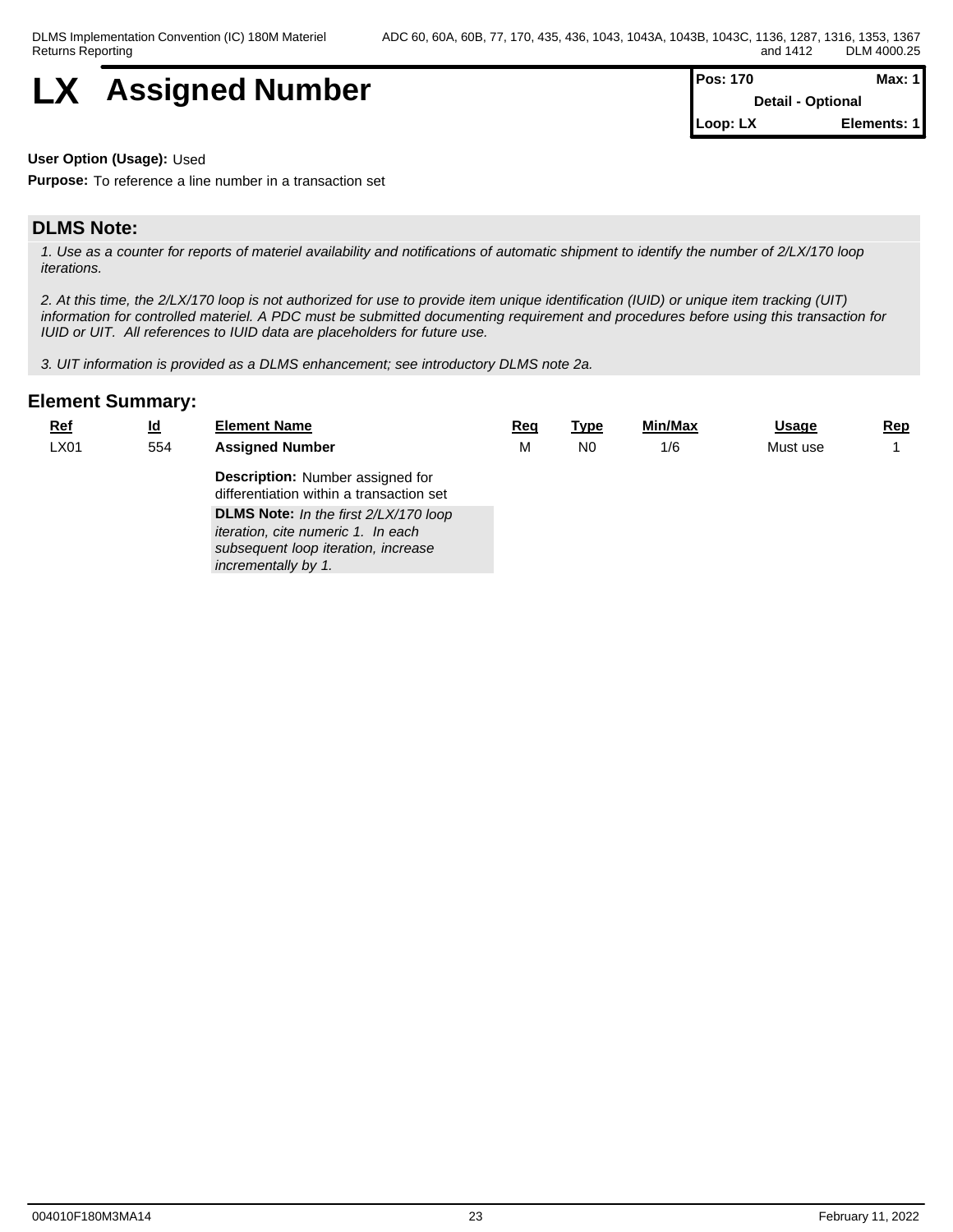# **N9** Reference Identification **Pos: 180 Max: >1 Max: >1**

**Detail - Optional Loop: LX Elements: 3**

#### **User Option (Usage):** Used

**Purpose:** To transmit identifying information as specified by the Reference Identification Qualifier

# **Syntax Rules:**

- 1. R0203 At least one of N902 or N903 is required.
- 2. C0605 If N906 is present, then N905 is required.

#### **Semantics:**

- 1. N906 reflects the time zone which the time reflects.
- 2. N907 contains data relating to the value cited in N902.

#### **DLMS Note:**

*1. At this time, the 2/N9/180 loop is not authorized for use to provide item unique identification (IUID) information for the purpose of Unique Item Tracking (UIT). A PDC must be submitted and approved, documenting requirement and procedures before using this transaction for IUID or UIT. All references to IUID data are placeholders for future use.*

*2. This transaction will support item identification based upon the UII or the serial number.*

*3. This transaction also provides for use of a batch/lot number.*

*4. The entire 2/N9/180 loop is a DLMS enhancement. See introductory DLMS note 2a.*

| $Ref$ | $\underline{\mathsf{Id}}$ |                | <b>Element Name</b>                                                                                                                                                                                                                                                | Req | <b>Type</b> | Min/Max | <b>Usage</b> | Rep |  |  |  |
|-------|---------------------------|----------------|--------------------------------------------------------------------------------------------------------------------------------------------------------------------------------------------------------------------------------------------------------------------|-----|-------------|---------|--------------|-----|--|--|--|
| N901  | 128                       |                | <b>Reference Identification Qualifier</b>                                                                                                                                                                                                                          | м   | ID          | 2/3     | Must use     |     |  |  |  |
|       |                           |                | <b>Description:</b> Code qualifying the<br>Reference Identification                                                                                                                                                                                                |     |             |         |              |     |  |  |  |
|       |                           |                | Code Name                                                                                                                                                                                                                                                          |     |             |         |              |     |  |  |  |
|       |                           | <b>BT</b>      | <b>Batch Number</b>                                                                                                                                                                                                                                                |     |             |         |              |     |  |  |  |
|       |                           |                | <b>DLMS Note:</b>                                                                                                                                                                                                                                                  |     |             |         |              |     |  |  |  |
|       |                           |                | 1. Use to identify the manufacturer's batch/lot number or other number identifying the production run.                                                                                                                                                             |     |             |         |              |     |  |  |  |
|       |                           |                | 2. Use 'BT' in 2/N901/180 when UII or serial number does not apply for the item.                                                                                                                                                                                   |     |             |         |              |     |  |  |  |
|       |                           | <b>SE</b>      | <b>Serial Number</b>                                                                                                                                                                                                                                               |     |             |         |              |     |  |  |  |
|       |                           |                | <b>DLMS Note:</b>                                                                                                                                                                                                                                                  |     |             |         |              |     |  |  |  |
|       |                           |                | 1. Use to identify the serial number (when code U3 is not used). Use this qualifier for unique item<br>tracking based upon the serial number.                                                                                                                      |     |             |         |              |     |  |  |  |
|       |                           |                | 2. DLMS enhancement. See introductory DLMS note 2a.                                                                                                                                                                                                                |     |             |         |              |     |  |  |  |
|       |                           | U <sub>3</sub> | Unique Supplier Identification Number (USIN)                                                                                                                                                                                                                       |     |             |         |              |     |  |  |  |
|       |                           |                | <b>DLMS Note:</b>                                                                                                                                                                                                                                                  |     |             |         |              |     |  |  |  |
|       |                           |                | 1. Use to identify the UII. Place UII value in N903. Use this qualifier for unique item tracking based<br>upon the UII. A data maintenance action was approved in version 5020. The approved code/name is<br>"Ull - Department of Defense Unique Item Identifier". |     |             |         |              |     |  |  |  |
|       |                           |                | 2. DLMS enhancement. See introductory DLMS note 2a.                                                                                                                                                                                                                |     |             |         |              |     |  |  |  |
| N902  | 127                       |                | <b>Reference Identification</b>                                                                                                                                                                                                                                    | X   | AN          | 1/30    | Used         |     |  |  |  |
|       |                           | Qualifier      | Description: Reference information as<br>defined for a particular Transaction Set or<br>as specified by the Reference Identification<br><b>DLMS Note:</b> Use to indicate serial number                                                                            |     |             |         |              |     |  |  |  |
|       |                           |                | when N901=SE.                                                                                                                                                                                                                                                      |     |             |         |              |     |  |  |  |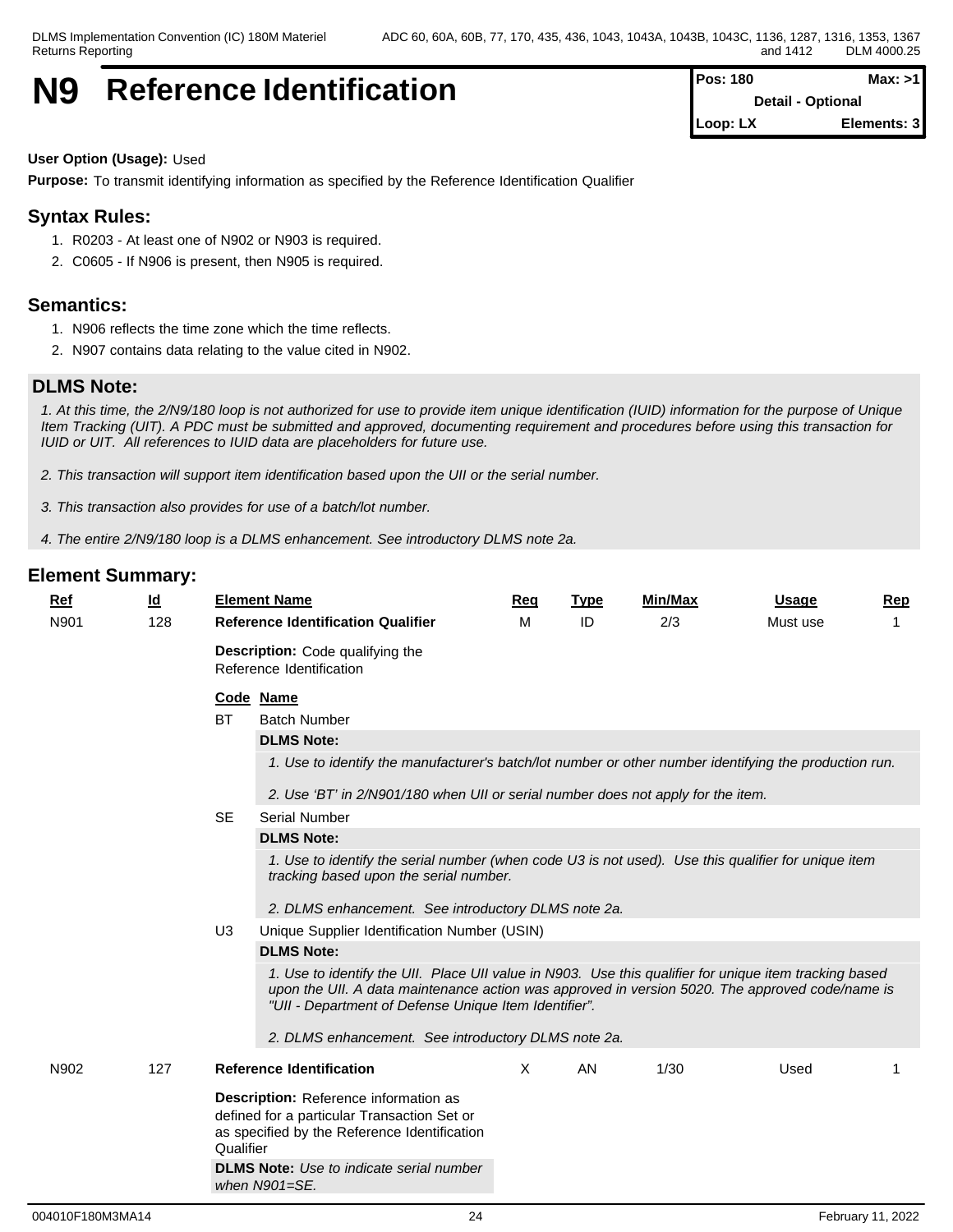DLMS Implementation Convention (IC) 180M Materiel Returns Reporting

| <u>Ref</u> | <u>ld</u> | <b>Element Name</b>                              | Req | Type | Min/Max | <u>Usage</u> | <u>Rep</u> |
|------------|-----------|--------------------------------------------------|-----|------|---------|--------------|------------|
| N903       | 369       | <b>Free-form Description</b>                     |     | ΑN   | 1/45    | Used         |            |
|            |           | <b>Description:</b> Free-form descriptive text   |     |      |         |              |            |
|            |           | <b>DLMS Note:</b> Use to indicate UII value when |     |      |         |              |            |
|            |           | $N901 = U3$ .                                    |     |      |         |              |            |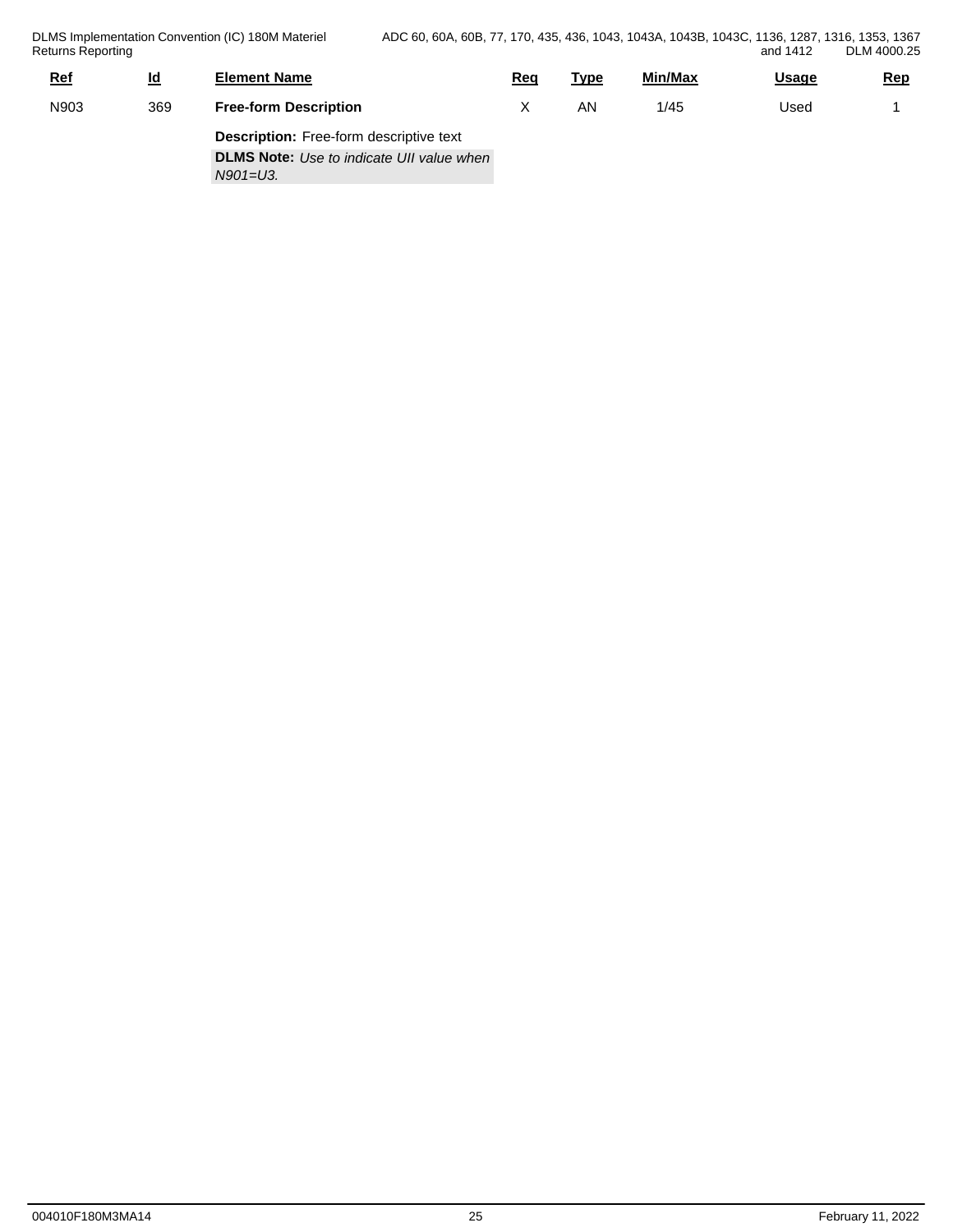| <b>N1</b> |             | <b>Pos: 200</b>          |             |  |  |
|-----------|-------------|--------------------------|-------------|--|--|
|           | <b>Name</b> | <b>Detail - Optional</b> |             |  |  |
|           |             | Loop: LX                 | Elements: 3 |  |  |

#### **User Option (Usage):** Used

**Purpose:** To identify a party by type of organization, name, and code

# **Syntax Rules:**

- 1. R0203 At least one of N102 or N103 is required.
- 2. P0304 If either N103 or N104 is present, then the other is required.

#### **Comments:**

- 1. This segment, used alone, provides the most efficient method of providing organizational identification. To obtain this efficiency the "ID Code" (N104) must provide a key to the table maintained by the transaction processing party.
- 2. N105 and N106 further define the type of entity in N101.

# **DLMS Note:**

*Use to identify the manufacturer of the UIT item.*

| <b>Ref</b>       | $\underline{\mathsf{Id}}$ | <b>Element Name</b>                                                                                              | Req | <u>Type</u> | Min/Max | <b>Usage</b> | Rep         |
|------------------|---------------------------|------------------------------------------------------------------------------------------------------------------|-----|-------------|---------|--------------|-------------|
| N <sub>101</sub> | 98                        | <b>Entity Identifier Code</b>                                                                                    | M   | ID          | 2/3     | Must use     | $\mathbf 1$ |
|                  |                           | Description: Code identifying an<br>organizational entity, a physical location,<br>property or an individual     |     |             |         |              |             |
|                  |                           | Code Name<br>MF<br>Manufacturer of Goods                                                                         |     |             |         |              |             |
| N <sub>103</sub> | 66                        | <b>Identification Code Qualifier</b>                                                                             | X   | ID          | 1/2     | Must use     |             |
|                  |                           | <b>Description:</b> Code designating the<br>system/method of code structure used for<br>Identification Code (67) |     |             |         |              |             |
|                  |                           | Code Name                                                                                                        |     |             |         |              |             |
|                  |                           | 33<br>Commercial and Government Entity (CAGE)                                                                    |     |             |         |              |             |
| N <sub>104</sub> | 67                        | <b>Identification Code</b>                                                                                       | X   | AN          | 2/80    | Must use     | -1          |
|                  |                           | Description: Code identifying a party or<br>other code                                                           |     |             |         |              |             |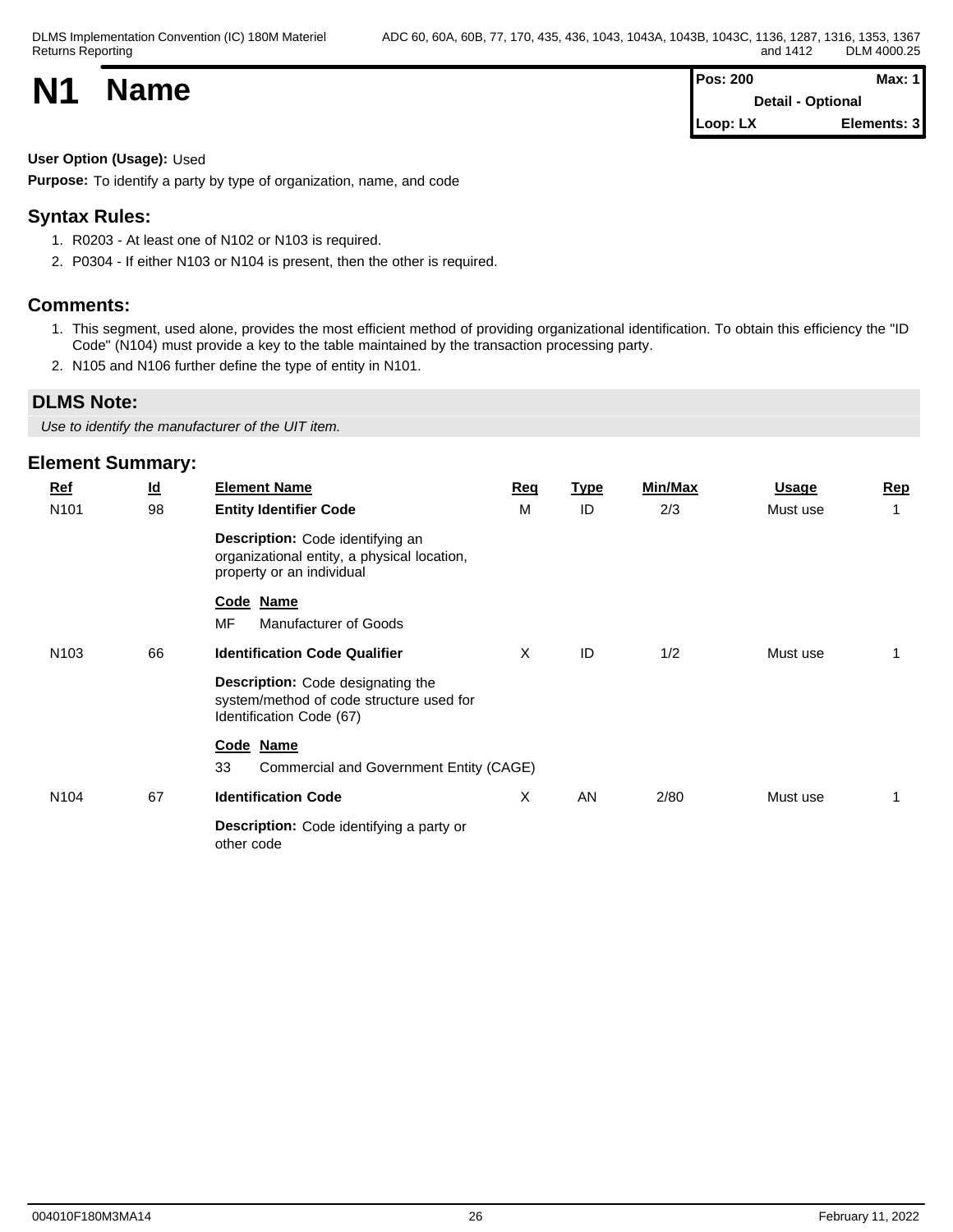# **FA1** Type of Financial Accounting Data

| Max: $1$<br>Pos: 225 |                          |  |  |
|----------------------|--------------------------|--|--|
|                      | <b>Detail - Optional</b> |  |  |
| Loop: FA1            | Elements: 2              |  |  |

# **User Option (Usage):** Used

**Purpose:** To specify the organization controlling the content of the accounting citation, and the purpose associated with the accounting citation

### **Semantics:**

- 1. FA101 Identifies the organization controlling the assignment of financial accounting information.
- 2. FA102 Identifies the purpose of the accounting allowance or charge information.

| <b>Ref</b> | $\underline{\mathsf{Id}}$ |          | <b>Element Name</b>                                                                                                                                                  | Req | <b>Type</b> | Min/Max | <b>Usage</b> | <b>Rep</b> |
|------------|---------------------------|----------|----------------------------------------------------------------------------------------------------------------------------------------------------------------------|-----|-------------|---------|--------------|------------|
| FA101      | 559                       |          | <b>Agency Qualifier Code</b>                                                                                                                                         | M   | ID          | 2/2     | Must use     | -1         |
|            |                           |          | Description: Code identifying the agency<br>assigning the code values<br><b>DLMS Note:</b> This data element is required<br>for X12 syntax. Select the code that     |     |             |         |              |            |
|            |                           |          | corresponds to the organization that is<br>responsible for the assignment of the<br>DoDAAC used to construct the controlling<br>document number for the transaction. |     |             |         |              |            |
|            |                           |          | Code Name                                                                                                                                                            |     |             |         |              |            |
|            |                           | DF       | Department of Defense (DoD)                                                                                                                                          |     |             |         |              |            |
|            |                           |          | <b>DLMS Note:</b>                                                                                                                                                    |     |             |         |              |            |
|            |                           |          | Use to indicate that the Component is a Department of Defense agency, including Defense Logistics<br>Agency. Refer to ADC 1043.                                      |     |             |         |              |            |
|            |                           | DN       | Department of the Navy                                                                                                                                               |     |             |         |              |            |
|            |                           |          | <b>DLMS Note:</b>                                                                                                                                                    |     |             |         |              |            |
|            |                           |          | Includes the United States Marine Corps.                                                                                                                             |     |             |         |              |            |
|            |                           | DY       | Department of Air Force                                                                                                                                              |     |             |         |              |            |
|            |                           | DZ<br>FG | Department of Army<br><b>Federal Government</b>                                                                                                                      |     |             |         |              |            |
|            |                           |          |                                                                                                                                                                      |     |             |         |              |            |
| FA102      | 1300                      |          | Service, Promotion, Allowance, or<br><b>Charge Code</b>                                                                                                              | O   | ID          | 4/4     | Used         | -1         |
|            |                           |          | <b>Description:</b> Code identifying the service,<br>promotion, allowance, or charge                                                                                 |     |             |         |              |            |
|            |                           |          | <b>DLMS Note:</b> All qualifiers listed below are                                                                                                                    |     |             |         |              |            |
|            |                           |          | associated with DLMS enhancement; see<br>introductory DLMS note 2a.                                                                                                  |     |             |         |              |            |
|            |                           |          | Code Name                                                                                                                                                            |     |             |         |              |            |
|            |                           |          | A170 Adjustments                                                                                                                                                     |     |             |         |              |            |
|            |                           |          | <b>DLMS Note:</b>                                                                                                                                                    |     |             |         |              |            |
|            |                           |          | Use only for adjustments not specified by any other code.                                                                                                            |     |             |         |              |            |
|            |                           |          | A520 Base Charge                                                                                                                                                     |     |             |         |              |            |
|            |                           |          | <b>DLMS Note:</b>                                                                                                                                                    |     |             |         |              |            |
|            |                           |          | Use for materiel charges only.                                                                                                                                       |     |             |         |              |            |
|            |                           |          | C930 Export Shipping Charge                                                                                                                                          |     |             |         |              |            |
|            |                           |          | D340 Goods and Services Charge                                                                                                                                       |     |             |         |              |            |
|            |                           |          | <b>DLMS Note:</b>                                                                                                                                                    |     |             |         |              |            |
|            |                           |          | Use for both materiels and related services.                                                                                                                         |     |             |         |              |            |
|            |                           |          | F060 Other Accessorial Service Charge<br>F560 Premium Transportation                                                                                                 |     |             |         |              |            |
|            |                           |          |                                                                                                                                                                      |     |             |         |              |            |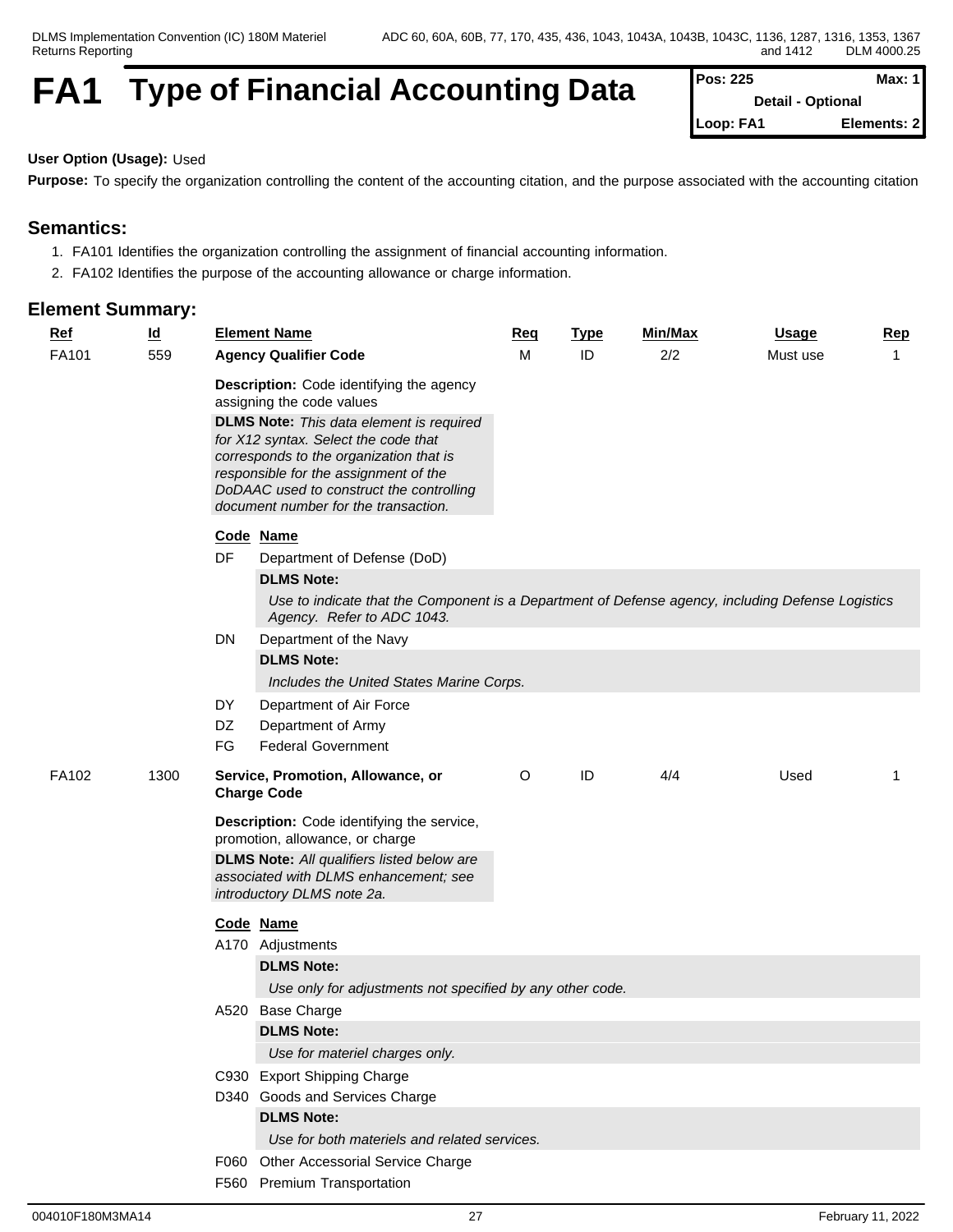#### **Code Name**

|  | <b>1260</b> Transportation Direct Billing |  |
|--|-------------------------------------------|--|
|--|-------------------------------------------|--|

**DLMS Note:**

*Use for non-premium transportation.*

R060 Packing, Crating, and Handling Charge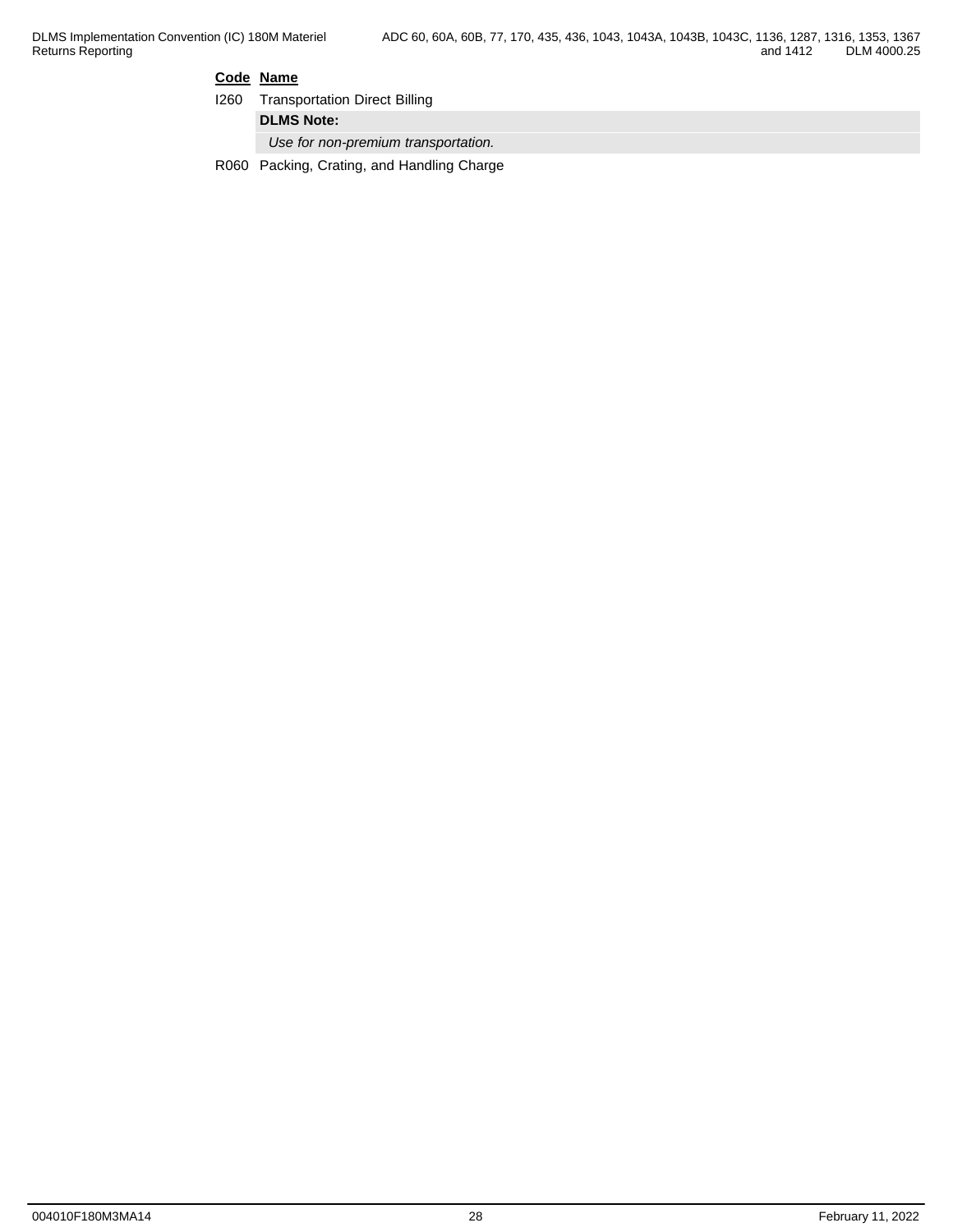# **FA2** Accounting Data  $\left[\begin{array}{cc} \text{Pos: 226} \\ \text{Detail - Mandatory} \end{array}\right]$

**Detail - Mandatory Loop: FA1 Elements: 2**

#### **User Option (Usage):** Must use

**Purpose:** To specify the detailed accounting data

### **DLMS Note:**

*1. Must use this segment to identify the various components of the line of accounting and numbers associated with a line of accounting.*

*2. Use this segment to comply with the DoD SLOA/Accounting Classification. Cost object elements Project Identifier, Funding Center Identifier, Functional Area, Cost Element Code, Cost Center Identifier, Activity Identifier, and Work Order Number are used as appropriate for the system.*

| <b>Ref</b> | $\underline{\mathsf{Id}}$ |                                                                                                      | <b>Element Name</b>                                                                                                                                                                                          | <u>Req</u> | <b>Type</b> | Min/Max | <b>Usage</b> | Rep |  |
|------------|---------------------------|------------------------------------------------------------------------------------------------------|--------------------------------------------------------------------------------------------------------------------------------------------------------------------------------------------------------------|------------|-------------|---------|--------------|-----|--|
| FA201      | 1196                      |                                                                                                      | <b>Breakdown Structure Detail Code</b>                                                                                                                                                                       | м          | ID          | 2/2     | Must use     |     |  |
|            |                           | <b>Description:</b> Codes identifying details<br>relating to a reporting breakdown structure<br>tree |                                                                                                                                                                                                              |            |             |         |              |     |  |
|            |                           |                                                                                                      | Code Name                                                                                                                                                                                                    |            |             |         |              |     |  |
|            |                           | 89                                                                                                   | Budget Line Item Identification                                                                                                                                                                              |            |             |         |              |     |  |
|            |                           |                                                                                                      | <b>DLMS Note:</b>                                                                                                                                                                                            |            |             |         |              |     |  |
|            |                           |                                                                                                      | 1. For DoD SLOA/Accounting Classification use to identify "Budget Line Item". Refer to ADC 1043.                                                                                                             |            |             |         |              |     |  |
|            |                           |                                                                                                      | 2. Qualifier 89 is a migration code approved for use in X12 version 4020.                                                                                                                                    |            |             |         |              |     |  |
|            |                           |                                                                                                      | 3. Authorized DLMS enhancement; see introductory DLMS note 2f.                                                                                                                                               |            |             |         |              |     |  |
|            |                           | 90                                                                                                   | Project/Task                                                                                                                                                                                                 |            |             |         |              |     |  |
|            |                           |                                                                                                      | <b>DLMS Note:</b>                                                                                                                                                                                            |            |             |         |              |     |  |
|            |                           |                                                                                                      | 1. For DoD SLOA/Accounting Classification use to identify "Project Identifier". This is the Project<br>Identifier applicable to the original requirement for the materiel being returned. Refer to ADC 1043. |            |             |         |              |     |  |
|            |                           |                                                                                                      | 2. Qualifier 90 is a migration code approved for use in X12 version 4020.                                                                                                                                    |            |             |         |              |     |  |
|            |                           |                                                                                                      | 3. Authorized DLMS enhancement; see introductory DLMS note 2f.                                                                                                                                               |            |             |         |              |     |  |
|            |                           | A1                                                                                                   | Department Indicator                                                                                                                                                                                         |            |             |         |              |     |  |
|            |                           |                                                                                                      | <b>DLMS Note:</b>                                                                                                                                                                                            |            |             |         |              |     |  |
|            |                           |                                                                                                      | 1. For DoD SLOA/Accounting Classification use to identify "Department Regular". Refer to ADC 1043.                                                                                                           |            |             |         |              |     |  |
|            |                           |                                                                                                      | 2. Authorized DLMS enhancement; see introductory DLMS note 2f.                                                                                                                                               |            |             |         |              |     |  |
|            |                           | A <sub>2</sub>                                                                                       | <b>Transfer from Department</b>                                                                                                                                                                              |            |             |         |              |     |  |
|            |                           |                                                                                                      | <b>DLMS Note:</b>                                                                                                                                                                                            |            |             |         |              |     |  |
|            |                           |                                                                                                      | 1. For DoD SLOA/Accounting Classification use to identify "Department Transfer". Refer to ADC 1043.                                                                                                          |            |             |         |              |     |  |
|            |                           |                                                                                                      | 2. Authorized DLMS enhancement; see introductory DLMS note 2f.                                                                                                                                               |            |             |         |              |     |  |
|            |                           | A4                                                                                                   | <b>Basic Symbol Number</b>                                                                                                                                                                                   |            |             |         |              |     |  |
|            |                           |                                                                                                      | <b>DLMS Note:</b>                                                                                                                                                                                            |            |             |         |              |     |  |
|            |                           |                                                                                                      | 1. For DoD SLOA/Accounting Classification use to identify "Main Account". Refer to ADC 1043.                                                                                                                 |            |             |         |              |     |  |
|            |                           |                                                                                                      | 2. Authorized DLMS enhancement; see introductory DLMS note 2f.                                                                                                                                               |            |             |         |              |     |  |
|            |                           | A <sub>5</sub>                                                                                       | Sub-class                                                                                                                                                                                                    |            |             |         |              |     |  |
|            |                           |                                                                                                      | <b>DLMS Note:</b>                                                                                                                                                                                            |            |             |         |              |     |  |
|            |                           |                                                                                                      | 1. Reserved for DoD SLOA/Accounting Classification use to identify "Sub Class". Refer to ADC 1043.                                                                                                           |            |             |         |              |     |  |
|            |                           |                                                                                                      | 2. Sub Class is a potential future DLMS enhancement; see introductory DLMS note 2a.                                                                                                                          |            |             |         |              |     |  |
|            |                           | A6                                                                                                   | Sub-Account Symbol                                                                                                                                                                                           |            |             |         |              |     |  |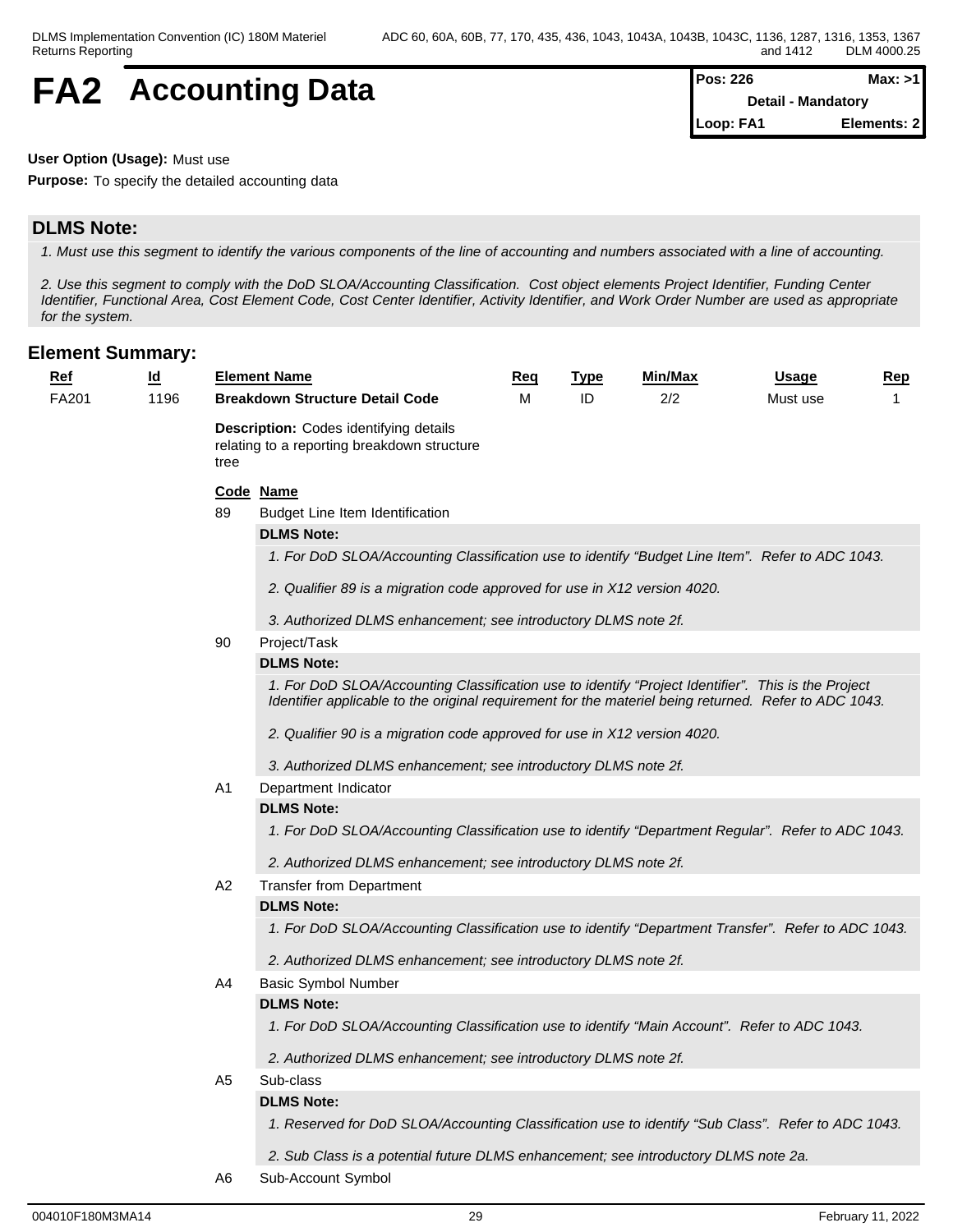|    | and 1412<br>DLM 4000.25                                                                                                                                  |
|----|----------------------------------------------------------------------------------------------------------------------------------------------------------|
|    | Code Name                                                                                                                                                |
|    | <b>DLMS Note:</b>                                                                                                                                        |
|    | 1. For DoD SLOA/Accounting Classification use to identify "Sub Account". Refer to ADC 1043.                                                              |
|    | 2. Authorized DLMS enhancement; see introductory DLMS note 2f.                                                                                           |
| AI | Activity Identifier                                                                                                                                      |
|    | <b>DLMS Note:</b>                                                                                                                                        |
|    | 1. For DoD SLOA/Accounting Classification use to identify "Activity Identifier". Refer to ADC 1043.                                                      |
|    | 2. Authorized DLMS enhancement; see introductory DLMS note 2f.                                                                                           |
|    | 3. Qualifier AI is a migration code approved for use in X12 version 7020.                                                                                |
| В2 | <b>Budget Sub-activity Number</b>                                                                                                                        |
|    | <b>DLMS Note:</b><br>1. For DoD SLOA/Accounting Classification use to identify "Sub-Allocation (formerly known as<br>Limit/Subhead)". Refer to ADC 1043. |
|    | 2. Authorized DLMS enhancement; see introductory DLMS note 2f.                                                                                           |
| В5 | Fund Code                                                                                                                                                |
| ВE | <b>Business Event Type Code</b>                                                                                                                          |
|    | <b>DLMS Note:</b>                                                                                                                                        |
|    | 1. Reserved for DoD SLOA/Accounting Classification use to identify "Business Event Type Code".<br>Refer to ADC 1043.                                     |
|    | 2. Business Event Type Code is a potential future DLMS enhancement; see introductory DLMS note 2a.                                                       |
|    | 3. Qualifier BE is a migration code approved for use in X12 version 7020.                                                                                |
| CЗ | <b>Budget Restriction</b>                                                                                                                                |
|    | <b>DLMS Note:</b>                                                                                                                                        |
|    | 1. For DoD SLOA/Accounting Classification use to identify "Availability Type". Refer to ADC 1043.                                                        |
|    | 2. Authorized DLMS enhancement; see introductory DLMS note 2f.                                                                                           |
| CС | Cost Center Identifier                                                                                                                                   |
|    | <b>DLMS Note:</b>                                                                                                                                        |
|    | 1. For DoD SLOA/Accounting Classification use to identify "Cost Center Identifier". Refer to ADC 1043.                                                   |
|    | 2. Authorized DLMS enhancement; see introductory DLMS note 2f.                                                                                           |
|    | 3. Qualifier CC is a migration code approved for use in X12 version 7020.                                                                                |
| F1 | <b>Object Class</b>                                                                                                                                      |
|    | <b>DLMS Note:</b>                                                                                                                                        |
|    | 1. For DoD SLOA/Accounting Classification use to identify "Object Class". Refer to ADC 1043.                                                             |
|    | 2. Authorized DLMS enhancement; see introductory DLMS note 2f.                                                                                           |
| FA | <b>Functional Area</b>                                                                                                                                   |
|    | <b>DLMS Note:</b>                                                                                                                                        |
|    | 1. For DoD SLOA/Accounting Classification use to identify "Functional Area". Refer to ADC 1043.                                                          |
|    | 2. Authorized DLMS enhancement; see introductory DLMS note 2f.                                                                                           |
|    | 3. Qualifier FA is a migration code approved for use in X12 version 7020.                                                                                |
| FC | Funding Center Identifier                                                                                                                                |
|    | <b>DLMS Note:</b>                                                                                                                                        |
|    | 1. For DoD SLOA/Accounting Classification use to identify "Funding Center Identifier". Refer to ADC                                                      |

*1043.* 

- *2. Authorized DLMS enhancement; see introductory DLMS note 2f.*
- *3. Qualifier FC is a migration code approved for use in X12 version 7020.*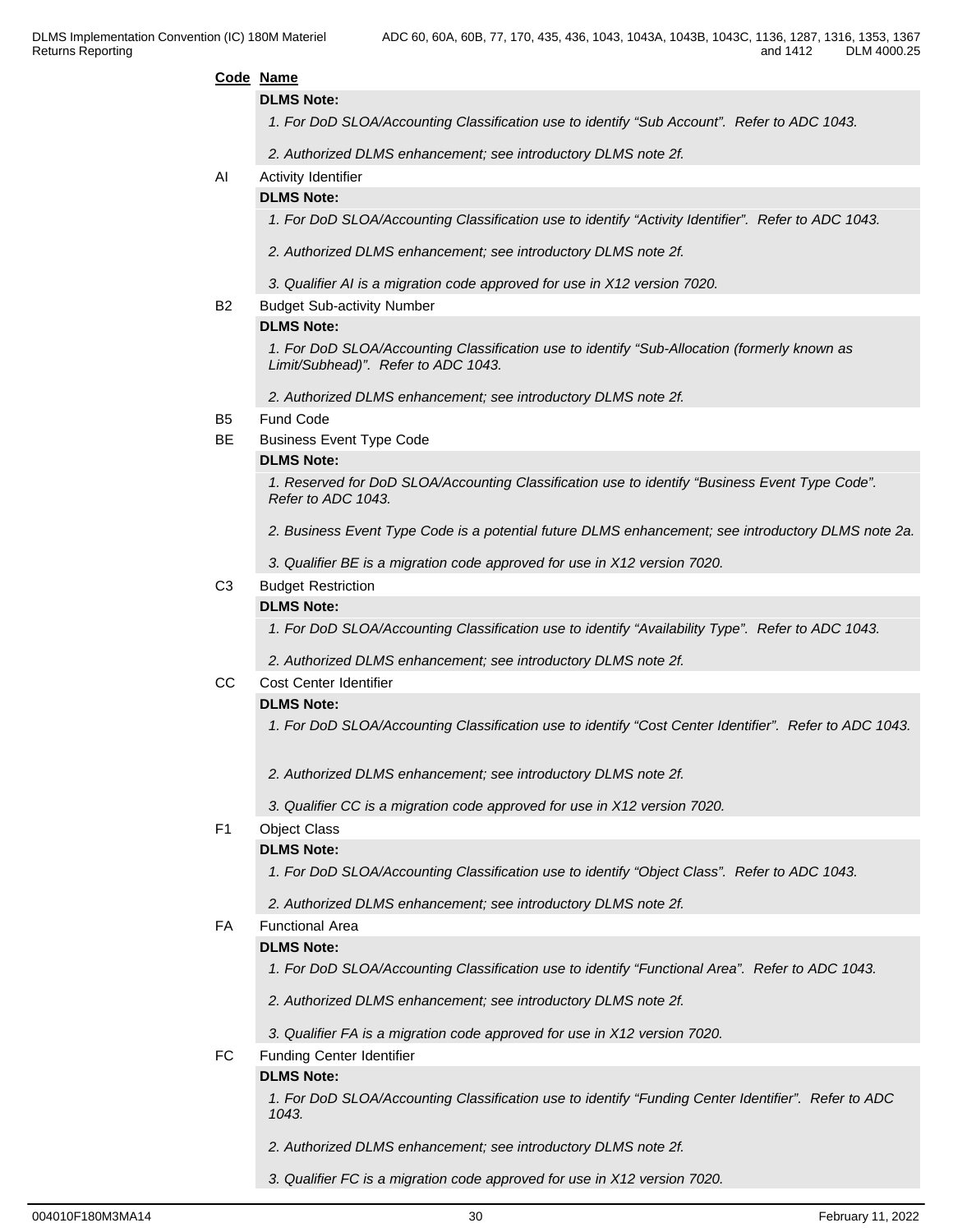#### **Code Name**

FT Funding Type

**DLMS Note:**

*1. For DoD SLOA/Accounting Classification use to identify "Reimbursable Flag". Refer to ADC 1043.*

*2. Qualifier FT is a migration code approved for use in X12 version 4030.*

*3. Authorized DLMS enhancement; see introductory DLMS note 2f.*

### H1 Cost Code

#### **DLMS Note:**

*1. For DoD SLOA/Accounting Classification use to identify "Cost Element Code". Refer to ADC 1043.* 

*2. Authorized DLMS enhancement; see introductory DLMS note 2f.*

IA Security Cooperation Implementing Agency

#### **DLMS Note:**

*1. For DoD SLOA/Accounting Classification use to identify "Security Cooperation Implementing Agency". Refer to ADC 1043.*

*2. Authorized DLMS enhancement; see introductory DLMS note 2f.*

*3. Qualifier IA is a migration code approved for use in X12 version 7020.*

L1 Accounting Installation Number

#### **DLMS Note:**

*1. For DoD SLOA/Accounting Classification use to identify "Agency Accounting Identifier". Refer to ADC 1043.*

*2. Authorized DLMS enhancement; see introductory DLMS note 2f.*

P1 Disbursing Station Number

#### **DLMS Note:**

*1. For DoD SLOA/Accounting Classification use to identify "Agency Dispersing Identifier Code". Refer to ADC 1043.*

*2. Authorized DLMS enhancement; see introductory DLMS note 2f.*

P5 Foreign Military Sales (FMS) Line Item Number

#### **DLMS Note:**

*1. For DoD SLOA/Accounting Classification use to identify "Security Cooperation Case Line Item Identifier". Refer to ADC 1043.*

*2. Authorized DLMS enhancement; see introductory DLMS note 2f.*

#### S1 Security Cooperation Customer Code

#### **DLMS Note:**

*1. For DoD SLOA/Accounting Classification use to identify "Security Cooperation Customer Code". Refer to ADC 1043.*

*2. DLMS enhancement; see introductory DLMS note 2d. A field size exceeding 2 positions is not supportable under current MILSTRIP and MAPAC processes. Three character codes are not authorized at this time.*

*3. Qualifier S1 is a migration code approved for use in X12 version 7020.*

S2 Security Cooperation Case Designator

#### **DLMS Note:**

*1. For DoD SLOA/Accounting Classification use to identify "Security Cooperation Case Designator". Refer to ADC 1043.*

*2. Authorized DLMS enhancement; see introductory DLMS note 2f. A field size exceeding 3 positions is not supportable under current MILSTRIP processes. Four character codes are not authorized at this time.*

*3. Qualifier S2 is a migration code approved for use in X12 version 7020.*

WO Work Order Number **DLMS Note:**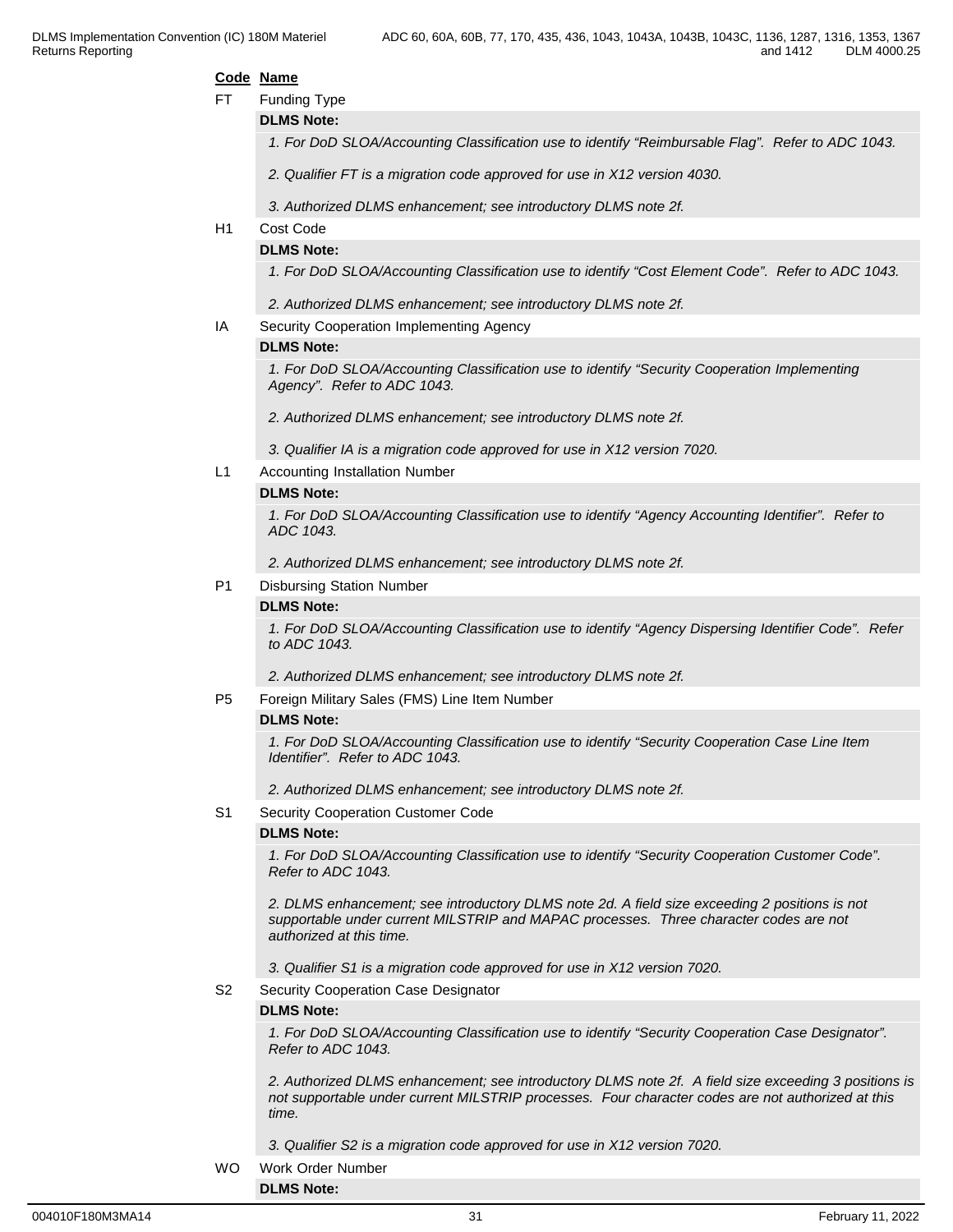#### **Code Name**

*1. For DoD SLOA/Accounting Classification use to identify "Work Order Number". This is the Work Order Number applicable to the original requirement for the materiel being returned. Refer to ADC 1043.*

*2. Authorized DLMS enhancement; see introductory DLMS note 2f.*

*3. Qualifier WO is a migration code approved for use in X12 version 7020.*

YB Beginning Period of Availability

#### **DLMS Note:**

*1. For DoD SLOA/Accounting Classification use to identify "Beginning Period of Availability Fiscal Year Date". Refer to ADC 1043.*

*2. Use as appropriate to represent Program Year. Availability Type Code must be "X". Refer to ADC 1043B.*

- *3. Authorized DLMS enhancement; see introductory DLMS note 2f.*
- *4. Qualifier YB is a migration code approved for use in X12 version 7020.*

#### YE Ending Period of Availability

#### **DLMS Note:**

*1. For DoD SLOA/Accounting Classification use to identify "Ending Period of Availability Fiscal Year Date". Refer to ADC 1043.*

 *2. Authorized DLMS enhancement; see introductory DLMS note 2f.*

*3. Qualifier YE is a migration code approved for use in X12 version 7020*

FA202 1195 **Financial Information Code Description:** Code representing financial accounting information M AN 1/80 Must use 1